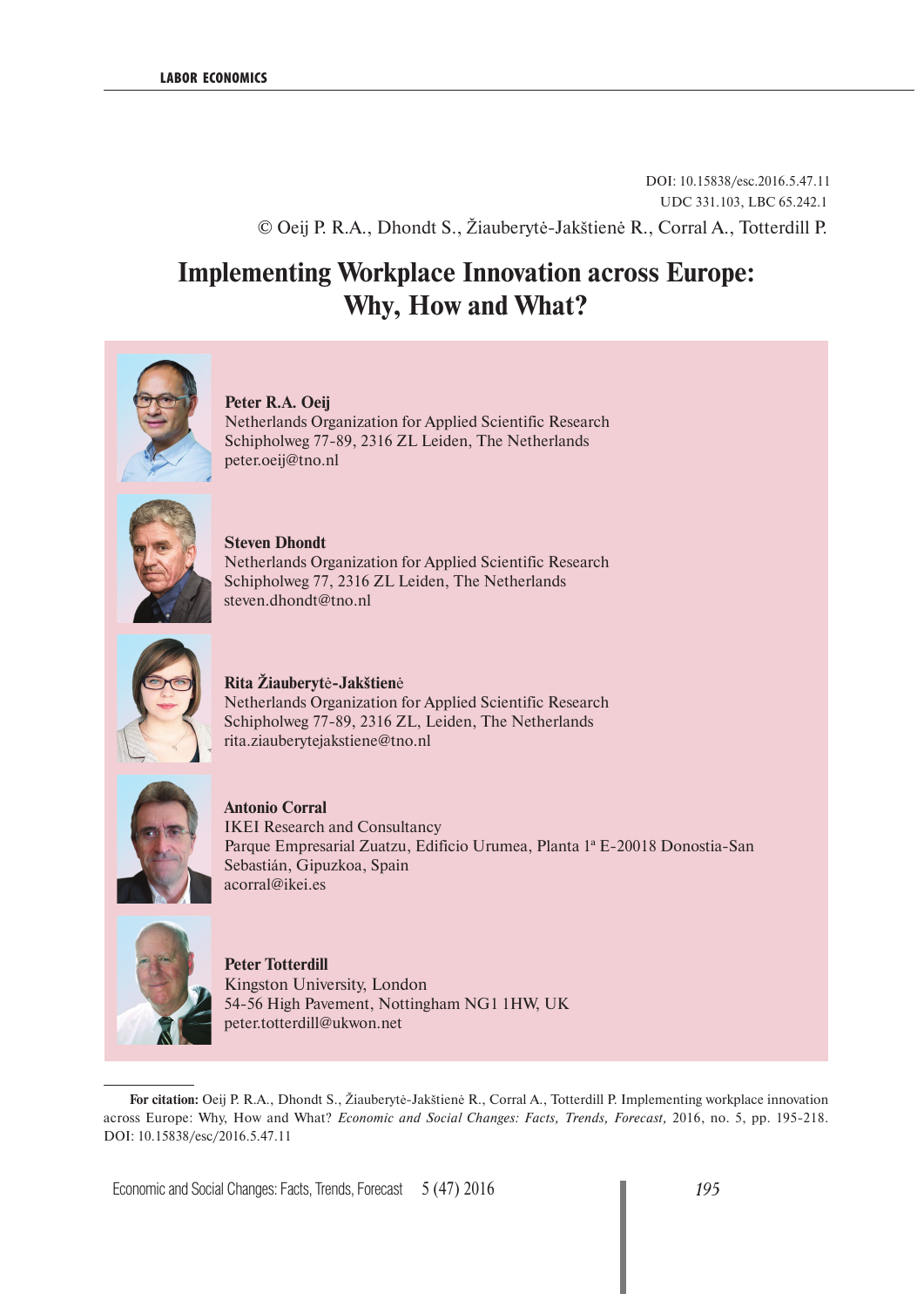**Abstract.** Based on a 51-case study research in 10 EU Member States this article demonstrates the implementation of workplace innovation. Why do companies apply workplace innovation and what different strategies can be discerned? How do these companies implement workplace innovation interventions and who are involved in that process? Finally, what types of workplace innovation interventions are being implemented, and what is known about the (expected) effects. The article concludes that successful workplace innovation is interplay of management driven business goals and employee driven quality of work goals. The implication for both companies and policy makers is that constructive cooperation between management and employees is a key success factor for innovation, competitiveness and active jobs. We close by providing policy makers and practitioners with a few suggestions to improve the dissemination and implementation of workplace innovation respectively.

**Key words:** workplace innovation, implementation, European Union, European Company Survey.

#### **1. Introduction**

### *1.1. Why should companies implement workplace innovation?*

The immediate answer to why companies should adopt and implement workplace innovation (WPI) is that it is beneficial for both business performance and the quality of jobs. But there is more than 'nice to have'. The need of workplace innovation arises from ongoing change and the urgency to compete or function efficiently, against the growing experience that technological and business (model) innovation alone are insufficient to face today's demands. A combination of clever organizing and applying human talents in smarter ways is what is asked for, as a 'need to have'.

Pot and colleagues (2011; Pot, Dhondt & Oeij, 2012 and Pot, Totterdill & Dhondt, 2016) sketched developments over time in European countries that carried out national innovation programmes to combat declining economic growth, employment and competitiveness. The background of these programmes is the understanding that competitiveness is not realised through merely stimulating new technological developments and costcutting efficiency policies. In order to realise sustainable economic growth and welfare provision continuous innovation and growth in productivity is needed. According to Pot, there are several reasons for the emerging attention to workplace development (Pot et al, 2012). First, there is the need to enhance labour productivity to maintain our level of welfare and social security. Second, the need to develop and utilise the skills and competences of the potential workforce to increase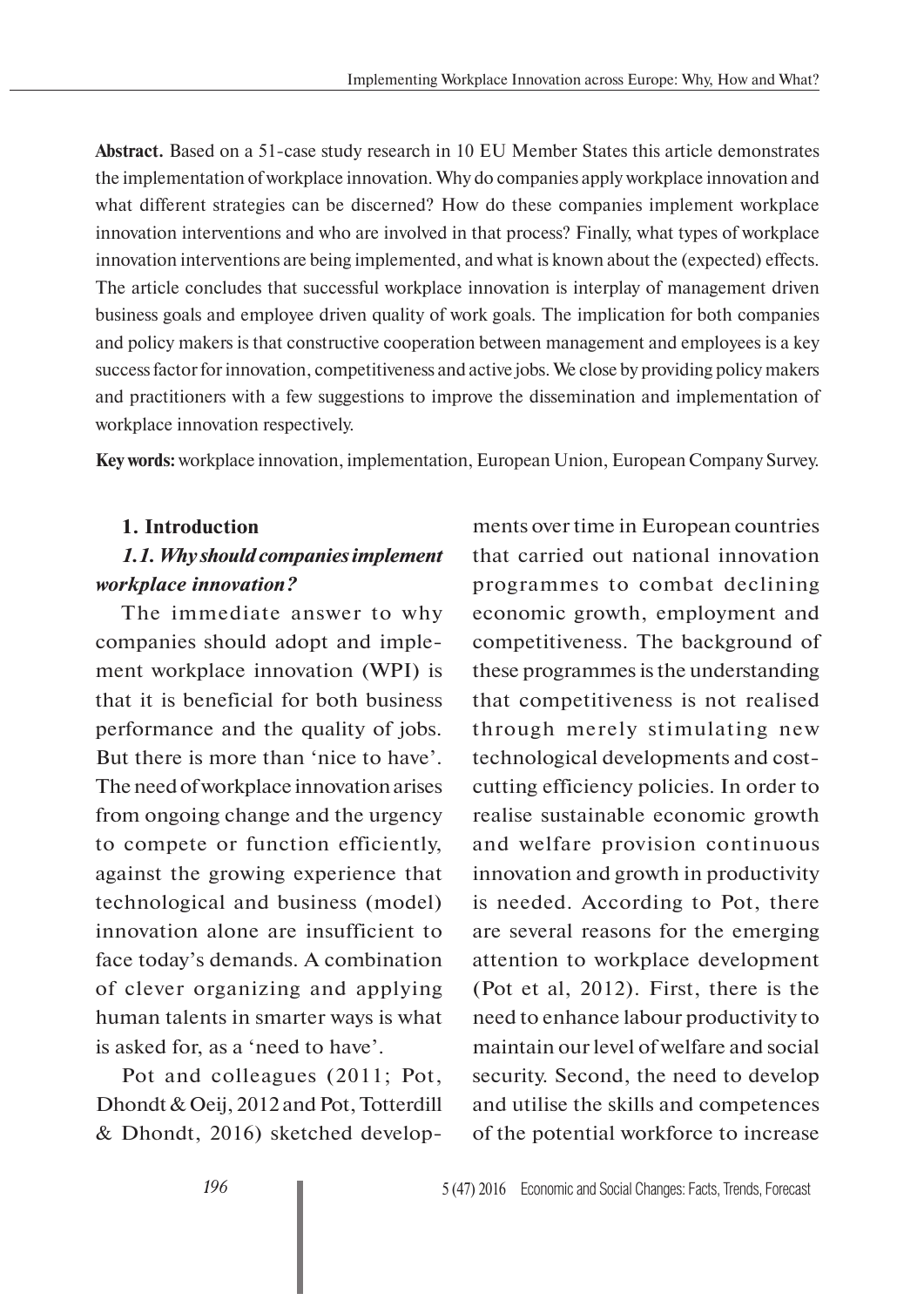added value is crucial. Third, to fully benefit from technological innovation, this needs to be embedded in workplace innovation, i.e. making technology work by means of proper organising. Fourth, workplace innovation itself appears to associate positively with innovation success, namely innovation in general.

Redesigning organisations and work processes matter for performance and jobs in general (e.g., Bloom & van Reenen 2010; Boxall, 2012; Boxall & Macky, 2009), but what does the evidence say about workplace innovation? The benefits of WPI have been documented for both individual employees and organizations and in a range of organizational and national contexts. For example, WPI has been linked to both improved individual level outcomes such as indices of quality of working life and also improved organizational performance (Ramstad, 2009; Eeckelaert, Dhondt, Oeij, Pot et al, 2012), quality of working life (Kalmi & Kauhanen, 2008), better organisational performance as a result of implementing WPI (Dhondt & van Hootegem, 2015; Oeij, Dhondt & Korver, 2011; Oeij & Vaas, 2016), and applicability in SMEs (Oeij, de Vroome, Bolland, Gründemann, & van Teeffelen, 2014). A recent Eurofound report gives strong indications that the presence of WPI practices associate with better organisational performance and employee engagement. Moreover, companies used different paths to arrive at becoming a WPI-mature organisation according to this report, meaning they applied different combinations of WPI-practices and stressed different organisational choices (Oeij, Žiauberytė-Jakštienė, Dhondt, Corral et al, 2015a). The findings underline the idea that organising can be used as a strategic tool to induce not only higher performance, but also better quality of work (Pot, 2011, also see Chapter 3 of this volume). Workplace innovation can lead to more 'active jobs' as a purposive form of work organisation, which could be characterised as 'complex jobs' – which are rich and meaningful – in 'simple organisations' – which are clear in management structure, division of labour and transparent responsibilities (de Sitter, den Hertog & Dankbaar, 1997). Organisations can choose production systems that enable these results, like flow structures and teams (Achterbergh & Vriens, 2010: 227- 280; Christis, 2010), which implies that WPI is related to organisational changes at the 'root cause' of the production process of making products and delivering services (MacDuffie, 1997). Workplace innovation, however,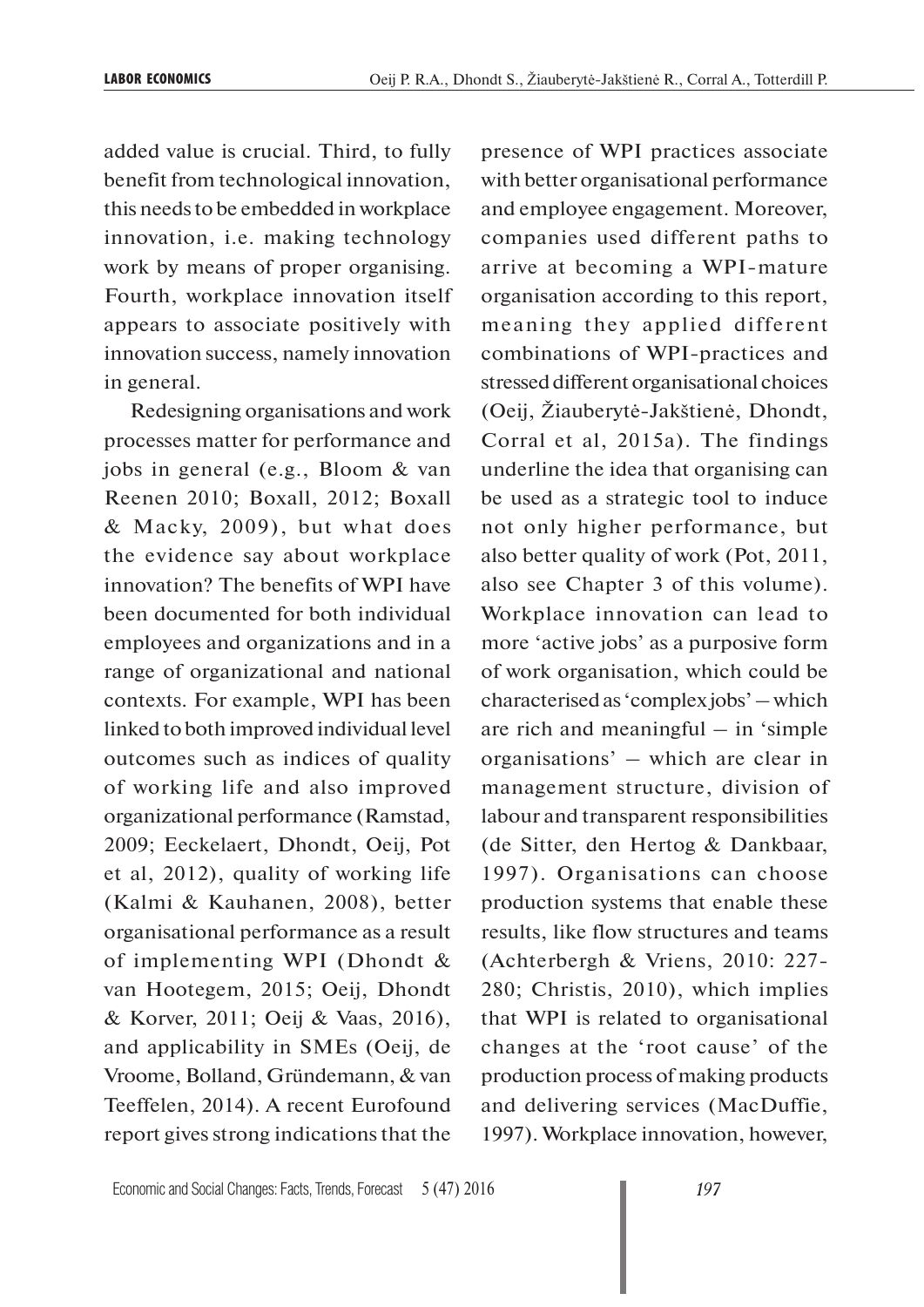is a slippery concept (European Commission, August 2014), that needs some theoretical boundary setting, as we try to do in the next section.

### *1.2. Definition*

The applied definition of *workplace innovation practices* is: a developed and implemented practice or combination of practices that structurally (division of labour) and/or culturally (empowerment) enable employees to participate in organisational change and renewal to improve quality of working life and organisational performance (Oeij et al, 2015a: 8, 14).

This conceptualisation of WPI implies that one needs to look at the organization as a whole and consider the reciprocal effects of strategy, structure and culture, if they are to reap the benefits associated with WPI (Howaldt, Oeij, Dhondt & Fruytier, 2016). For instance, hierarchical organisational structures may lead to more directive leadership styles and Human Resource Management (HRM) practices that focus on a clear division of labour and control, whereas less hierarchical structures may lead to leadership styles and HRM practices that are geared at promoting employee involvement, engagement and commitment (MacDuffie, 1997; Pot, 2011 more on the relationship between HRM and WPI in Chapter 3 and 13

in this volume). Therefore, to fully understand WPI, it might be fruitful to not only focus on certain types of HRM practices and their consequences, but to also take into consideration the organisational structure and the management philosophy underlying strategic choices. Too often WPI is narrowed down as an 'HR-toy'. As a consequence, decision makers on technological innovation, business model innovation and marketing innovation underestimate and underuse the potential of workplace innovation (Dhondt & Oeij, September 2014), as they are largely unaware of the role of organisation and people to make non-technical innovations a success. Within organisations HR-managers and line- and operational managers too strongly function within separate silos (Howaldt et al, 2016).

The workplace innovation's 'structure orientation' contains practices that structure work organisation and job design (Oeij et al, 2015a; de Sitter et al, 1997). As described, these practices concern the division of labour, the division of controlling ('managing') and executing tasks, and provide employees with structural decision latitude or control capacity (Dhondt, Pot & Kraan, 2014). Such an approach goes beyond HR-dominated streams (such as High Performance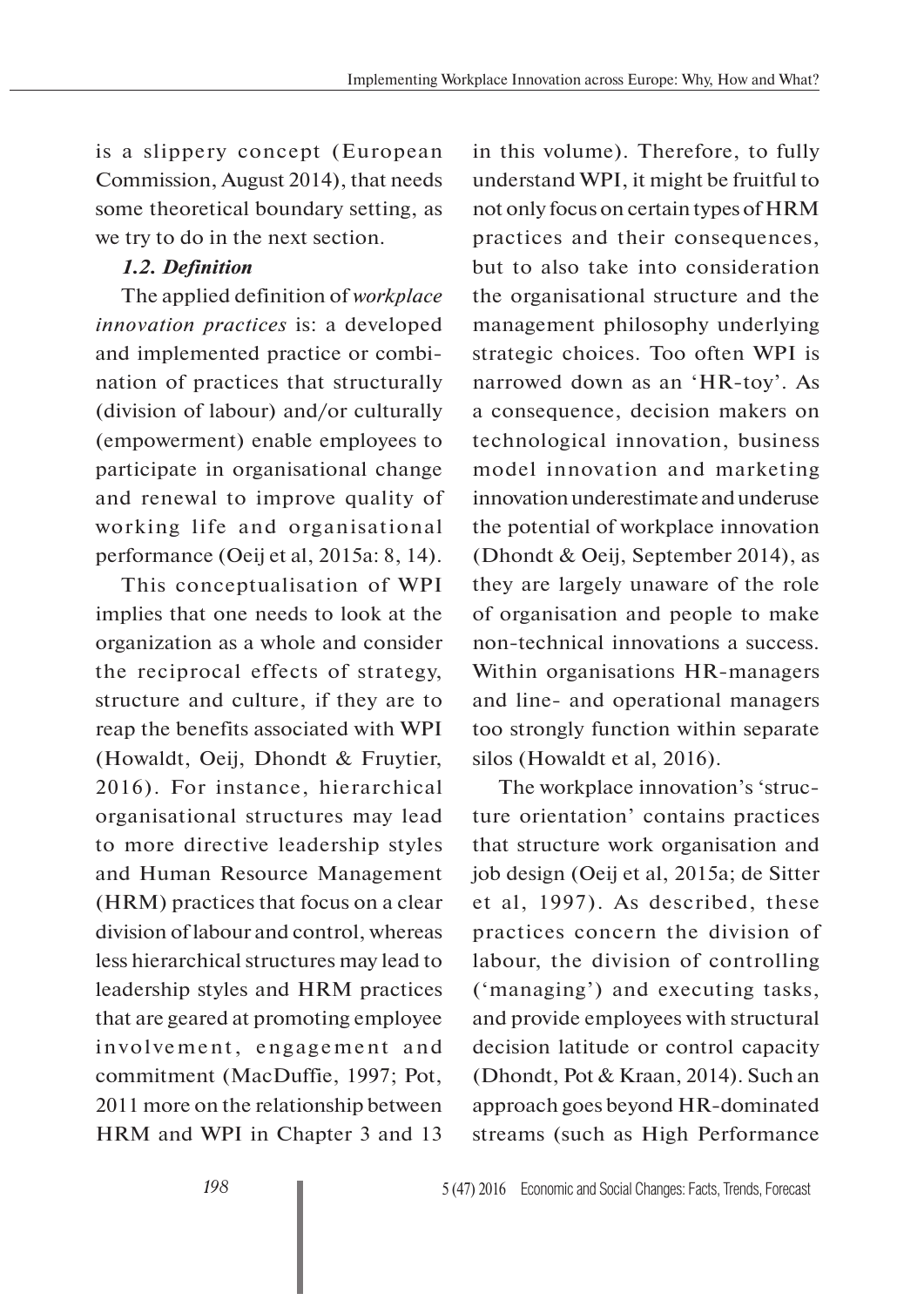Work Practices and High Involvement Work Practices), as its root causes lie in the choices made about how to design the production system. Structure-oriented practices can stimulate employee-control or autonomy, and provide a ground for voice of employees (and employee representatives).

The workplace innovation's 'culture orientation' contains practices that provide opportunities for employees to participate in various ways, for example, in organisational decision-making (Oeij et al, 2015a). It not only concerns employees, but it could include employee representatives as well, as in the case of social dialogue and collective bargaining. Cultureoriented practices can stimulate commitment and provide employees (and employee representatives) with voice (Totterdill & Exton, 2014). Not merely in the meaning of contracts and pay for performance, but also including psychological rewards, such as appreciation, recognition and professional acknowledgement.

#### *1.3. Introducing the Eurofound study*

The Eurofound study *'Workplace innovation in European companies'* (Oeij et al, 2015a, Oeij, Žiauberytė-Jakštienė, Dhondt, Corral et al, 2015b) is a case study of 51 companies from 10

EU Member States, according to the following regional breakdown:

• Continental and Western Europe – Denmark, Germany, Ireland, the Netherlands, United Kingdom

• Southern Europe – Greece, Spain

• Central and Eastern Europe – Bulgaria, Lithuania, Poland

The sampling of countries was based on the purpose to achieve a certain degree of variation in WPI across Europe – and is based on the wider regional grouping (seven groups) employed in earlier reports on work organization by Eurofound, 2013. The aim of the sampling was to ensure variation in terms of context, culture, institutions and entrepreneurial behaviour.

The purpose of the research was to explore why and how companies apply WPI, and what were the impacts for the organisation and for the employees. Another goal was to demarcate WPI as a theoretical concept in order to contribute to a better understanding of WPI and building on common agreement of WPI. A final target was to offer policy makers in Europe recommendations how to further pursue and stimulate WPI across Europe. The companies were selected from the European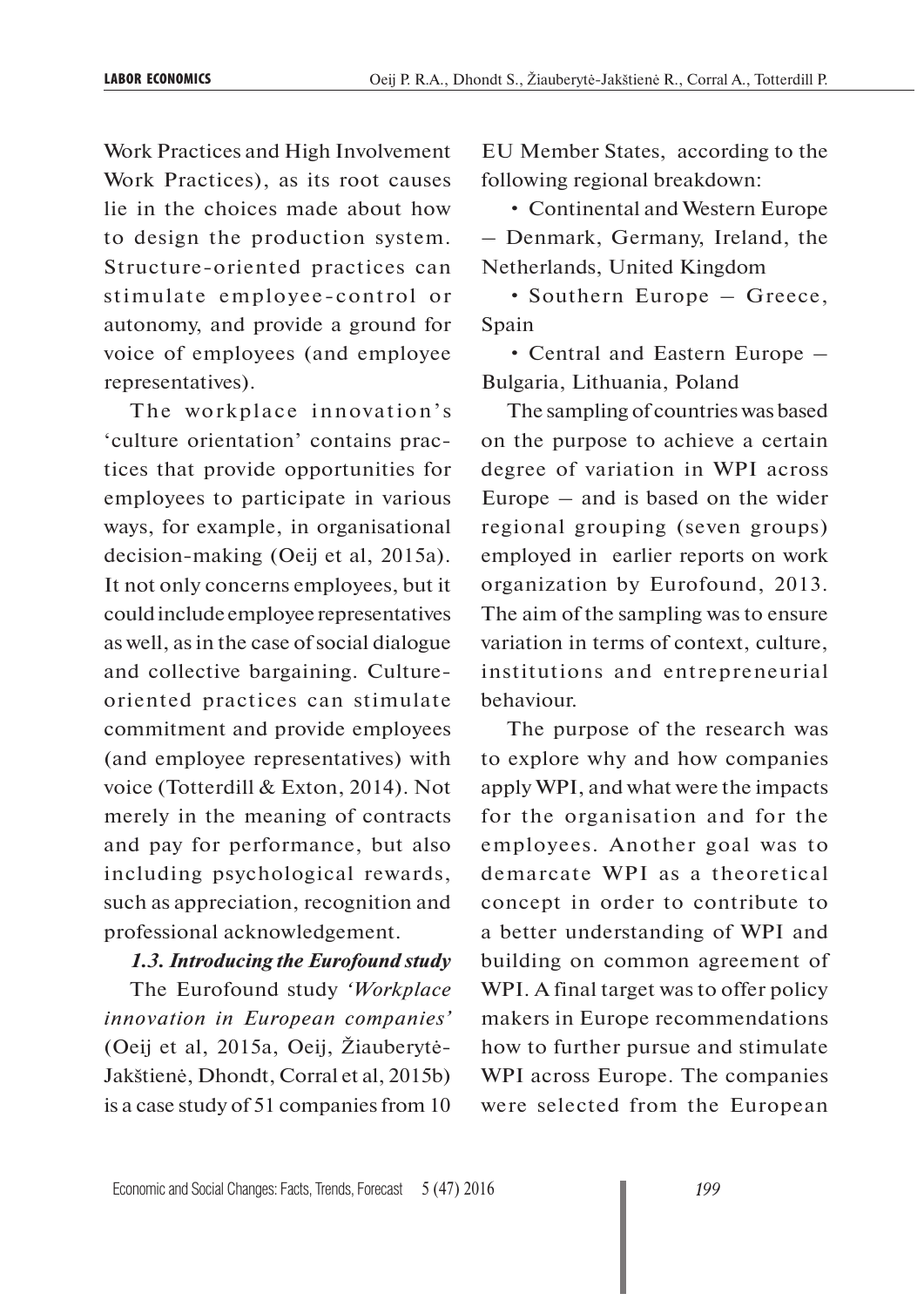Company Survey 2013 (ECS-survey) database comprising about 30.000 companies (Eurofound, 2015). For this purpose a WPI-index score was constructed to rank all companies in terms of their WPI-features, which could be calculated from present indicators (survey items) of the ECSquestionnaire<sup>1</sup> (Dhondt, Preenen, Oeij, Corral et al, February 2014; Oeij et al, 2015b). This enabled us to select those companies from the top 5% of the ranking of WPI-index scores. Therefore each selected company is, compared to the majority of companies in the database, a relatively 'good example' of a WPI-company. This means that, according to the ECS-survey data, these companies are rather active or rather mature in terms of WPI-features.

The final cases were selected through direct contacts with the companies explaining the purposes of the project. In the end, the cases retained come from a variety of European regions,

operating in different sectors, having distinct products and services, and varying in size:

• company size: SMEs with between 50 and 249 employees (27 companies) and large companies with 250 employees or more (24 companies);

• branch: industry (comprising manufacturing, construction, pharmaceuticals, energy, agro-business – 21 companies); commercial services (comprising retail, finance information, consultancy, transport, waste management, hotels – 14 companies); social services (comprising education, social work, arts, administrative, testing, science, journalism, libraries – 16 companies).

• Country Continental and western Europe – Denmark, Germany, Ireland, the Netherlands, UK (22 companies); Mediterranean – Greece, Spain (12 companies); Central and eastern Europe – Bulgaria, Lithuania, Poland (17 companies).

In each company face-to-face or group interviews<sup>2</sup> were intended with a manager, a group of employees, and employee representatives; these were always persons who were involved and knowledgeable of the WPI practices to

<sup>&</sup>lt;sup>1</sup> The WPI-Index score (Oeij et al, 2015b) is constructed of separate items derived from the ECS Management Questionnaire, which are connected to the theory of high performance work systems. Use of Principal Component Analysis (PCA, factor analysis, applying varimax rotation) resulted in a latent structure in the data consisting of seven factors:1) innovation (product and organisational innovation), 2) voice (employees /employee representatives having a say in decisions and changes), 3) learning and reflection (training and feedback), 4) structure and system (variable pay), 5) work organisation autonomy (autonomy), 6) work organisation career (long-term career plans), 7) hierarchy. The WPI-Index score was calculated as the sum score of these separate factors, implying that each of these elements was given the same weight in the WPI-index.

<sup>2</sup> The interviews were done with a structured checklist by the interviewer; afterwards the interviewer imputed the answers of the interviewee into a pre-coded survey, the so-called coding matrix. The coding matrix contained quantitative and qualitative data. The quantitative data were used for statistical analysis (SPSS) and QCA analyses (Oeij et al, 2015b).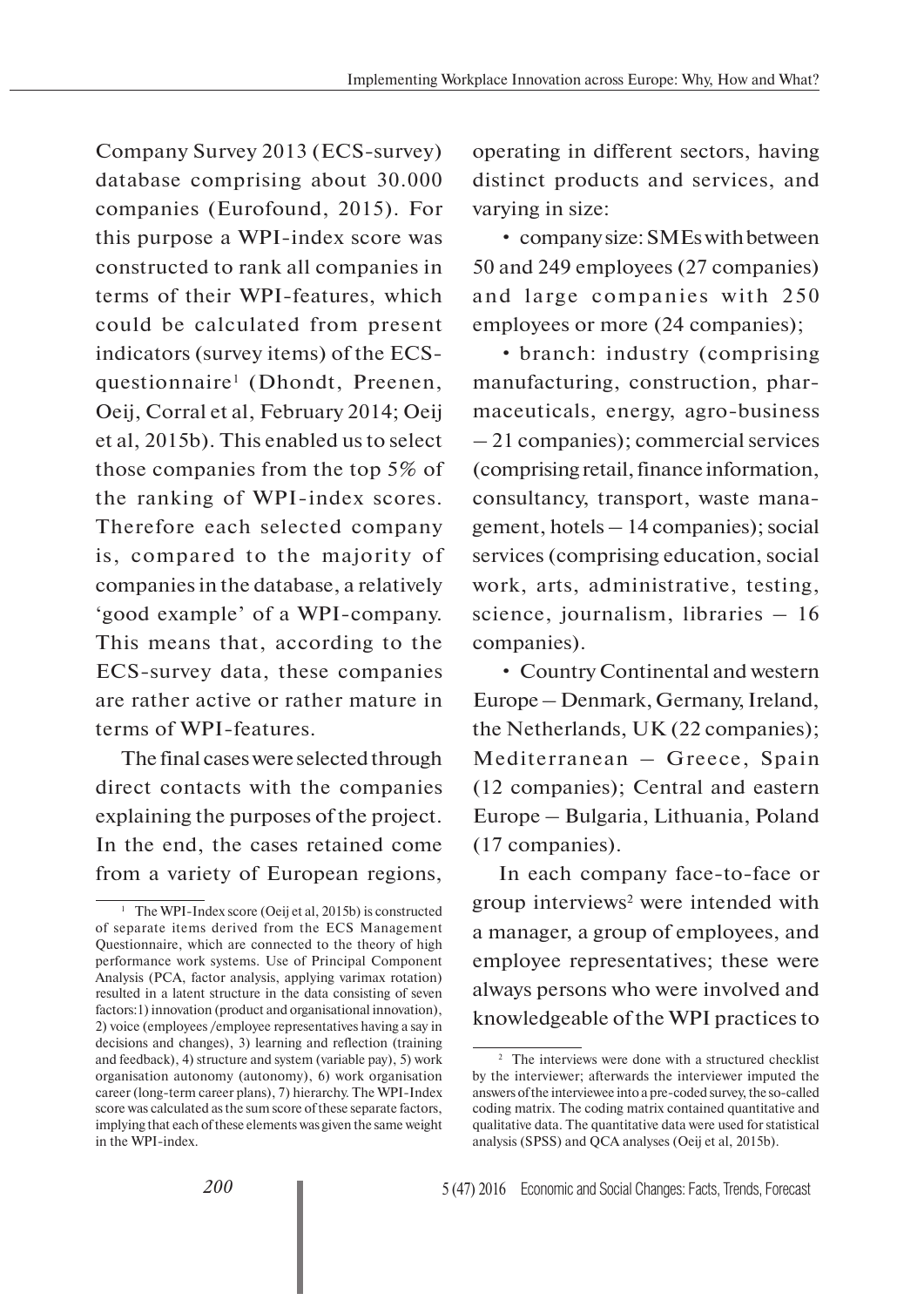be studied. However, for diverse reasons (usually operational difficulties during the field work), in five companies it was impossible to talk to employees and in 16 companies no employee representatives were available.

The fieldwork across the 10 countries mentioned above was carried out by nine European research institutes using a standardized methodology (Oeij et al, 2015b). All in all about 200 people were interviewed, following specific questionnaires for each interviewee category (in general, 3 questionnaires per firm). The information gathered was imputed into a data file (the 'coding matrix') and each case was described in a mini-case study report  $(2-3$  pages)<sup>3</sup>. In each company, specific WPI practices were identified (up to 168 practices in total). Subsequently, using qualitative comparative analysis (QCA), the questionnaires were analysed, studying the 'conditions' within these companies that explain the presence of substantial WPI practices. These conditions together constitute 'configurational paths' that can be regarded as implicit strategies applied to be or become a WPI company. Case study reports were used to assess whether types of WPI practices

could be distinguished. Qualitative information from interviews was used to get a richer description of contextual factors, drivers and motivations, ways of developing and implementing WPI, and the impacts of WPI. It enabled an in-depth analysis of the companies and their WPI practices.

#### *1.4. Central question*

In this contribution our central question is how do companies implement WPI? To address this question we will pay attention to the process of the implementation of WPI. The role of participants in developing and implementing WPI is of main interest. In order to understand how the implementation takes place, it is relevant to know the reasons of participants why to start with WPI in the first place, and, also, to get a view on their expectations of the implementation of WPI. We will start with looking into why companies implement WPI.

#### **2. WPI implementation in practice**

# *2.1. Why do companies want to implement WPI?*

To see why companies introduced WPI-practices a distinction was made between two drivers or targets, namely to improve the quality of performance of the organisation or to improve the quality of working life and employee engagement. The analysis of the

<sup>&</sup>lt;sup>3</sup> All cases can be found on the Eurofound website at: https://www.eurofound.europa.eu/workplace-innovation-ineuropean-companies-case-studies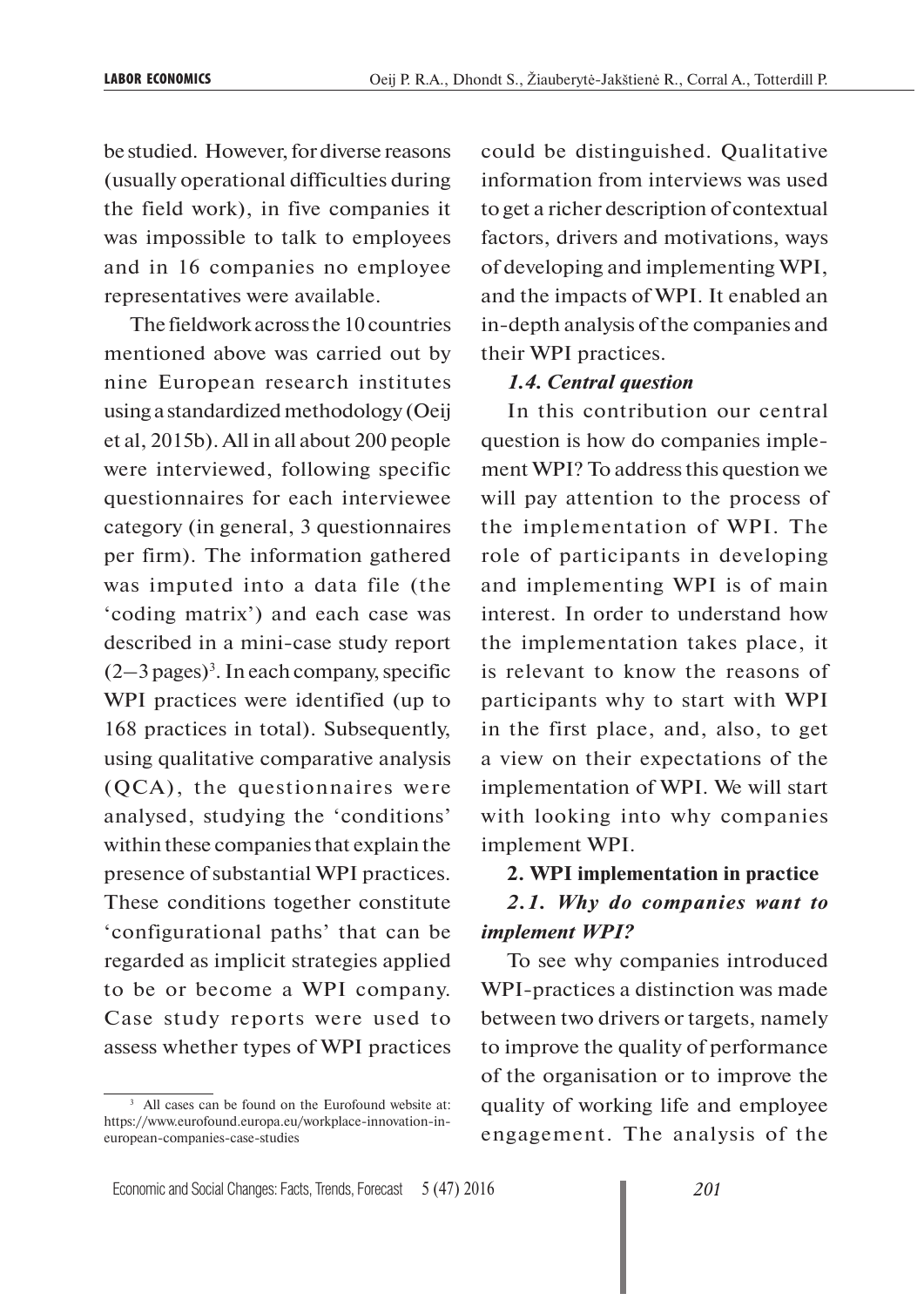|                                          | not HPWP      | High Performance Work Practices (HPWP) |           |                  |           |       |       |
|------------------------------------------|---------------|----------------------------------------|-----------|------------------|-----------|-------|-------|
| <b>Drivers</b>                           | <b>WPI</b>    |                                        |           |                  |           | Other | Total |
|                                          | WPI-structure | WPI-<br>culture                        | WPI-mixed | <b>Total WPI</b> | <b>HR</b> |       |       |
| <b>Quality of Performance</b>            | 1.8           | 1.2                                    | 3.6       | 6.5              | 3.6       | 3.6   | 13.7  |
| <b>Quality of Work</b>                   | 3.0           | 3.6                                    | 4.2       | 10.7             | 6.5       | 0.6   | 17.9  |
| Both: Quality of Work and<br>Performance | 8.9           | 15.5                                   | 11.3      | 35.7             | 28.6      | 4.2   | 68.5  |
| Total                                    | 13.7          | 20.2                                   | 19.0      | 53.0             | 38.7      | 8.3   | 100.0 |
| N                                        | 23            | 34                                     | 32        | 89               | 65        | 14    | 168   |
| Source: Oeij et al, 2015b: 21.           |               |                                        |           |                  |           |       |       |

Table 1. Types of practices applied and drivers (percentages)

questionnaires completed in the case studies showed the existence of a third category as well that combined both drivers. Although economic reasons drive the decision to introduce WPI, most practices identified in the case studies (69%) are eventually targeted to both goals, the enhancement of company's performance and quality of working life, while the remaining practices are approximately equally divided into those that focus on quality of working life (18%) and quality of performance (14%) (See *Table 1*).

Table 1 presents a total of 168 WPIpractices that where identified in the selected companies. Half of these practices (53%) are either focusing on WPI-structure elements (14%), WPIculture elements (20%) or are a mixture of structure and culture practices (19%). Quite a high proportion of practices are assessed as exclusively

HR-practices (39%), which we see as too limited to qualify as a genuine WPI-practice. The practices in this category are 'typical' or 'traditional' HR-practices in the field of, for example, personnel recruitment, training, competence development, performance appraisal, working conditions, remuneration, flexibility and health, risk and safety measures. The category 'other' (8%) comprises examples of cost-effectiveness, efficiency improvement and ICTpractices that neither qualify as WPI.

The close reader of Table 1 will have noticed that WPI-practices partly overlap with High Performance Work Practices (HPWP): first, there is overlap with high-involvement work practices (HIWPs) regarding the structuring of work and jobs to enhance employee autonomy; second, WPI overlaps with high-commitment management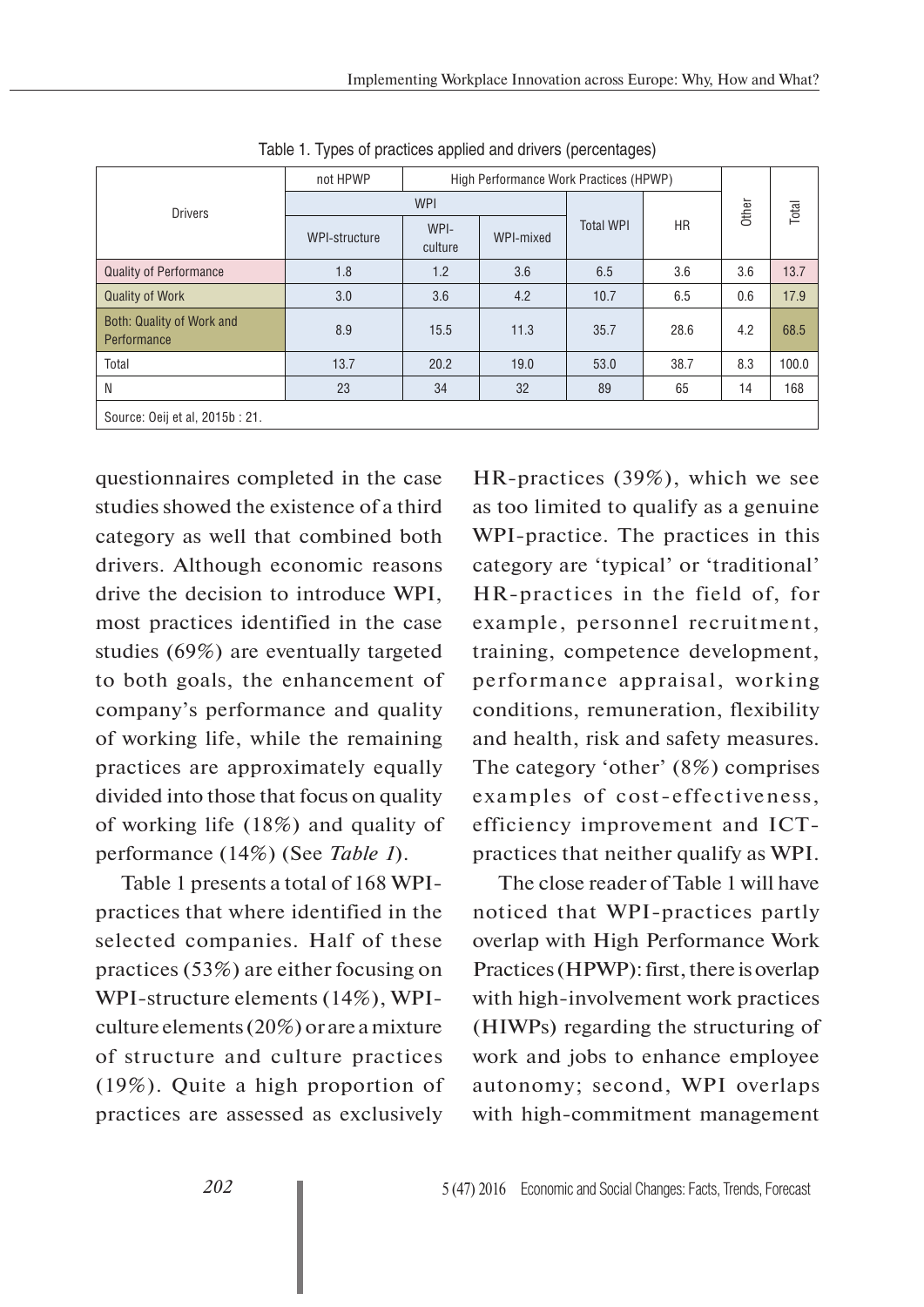(HCM) regarding 'culture' aspects, such as participatory employment relations and giving employees voice. WPI differs from HPWP in relation to 'traditional' HR practices, meaning HR measures that are not focusing on employee engagement and not on organisational design ('structure') (Oeij et al, 2015: 13-17).

*Table 2* provides some concrete examples of the 168 practices identified. The complete list of practices (including HR-practices) can be found in the Annex to the report (Oeij et al, 2015b).

The consequence of the fact that most WPI-practices are both directed at economic goals and better work, is that not only economic goals are

| Types of practices            | Examples*                                                                                                                                                                                                                                                                                                                                              |  |  |  |
|-------------------------------|--------------------------------------------------------------------------------------------------------------------------------------------------------------------------------------------------------------------------------------------------------------------------------------------------------------------------------------------------------|--|--|--|
| WPI: structure<br>orientation | DE-SERV-TEST-L made a structural change of the organisation and workplaces lead to 'subject or theme related<br>teams' across the different departments.                                                                                                                                                                                               |  |  |  |
|                               | BG-EDUC-UNI-S: Self-managing teams is a system for organising day-to-day duties and activities. This<br>approach ensures that the team members will have sufficient flexibility to decide how to implement their tasks<br>taking into account their own capacities and time schedule.                                                                  |  |  |  |
|                               | ES-SCI-ENVIRONM-L: Minimising organisational levels and enhancing autonomous teams is done by ensuring<br>that there are no more than two hierarchical levels between the lowest and the highest levels. This also facilitates<br>the existence of self-managed working teams that have the freedom to organise themselves.                            |  |  |  |
|                               | NL-INFO-NEWS-L: Job enlargement by expanding sales jobs with account management tasks; also cross<br>functional teams were installed to realise innovation projects across departments                                                                                                                                                                 |  |  |  |
| WPI: culture<br>orientation   | DK-ART-MUSEUM-S: Partnership with unions. New projects and organisational changes are debated in a joint<br>committee with union representatives, OHS representatives and management representatives. This committee<br>is initiating new practices such as training and support for new employees.                                                    |  |  |  |
|                               | BG-ENER-GAS-S: The Knowledge Management System, OGpedia, is a voluntarily developed IT-based<br>information sharing measure. All employees can share and gain new knowledge.                                                                                                                                                                           |  |  |  |
|                               | PL-ADM-TAX-S: Monthly meeting with managers and union representatives help to communicate changes and<br>current situation status, consult decisions and initiatives.                                                                                                                                                                                  |  |  |  |
|                               | LT-SERV-POST-L: "Loyalty Day" aims to enhance communication and knowledge sharing between managers<br>and first line workers. Managers voluntarily visit workers on their working site and gather information<br>about specific processes and possible issues. This raises sustainability, efficiency and good organisational<br>communication.        |  |  |  |
| WPI: mixed                    | ES-SCI-WORK-L: Flexitime practices allow workers to have a say on their working times: they can adjust their<br>starting and exiting hours, also ad-hoc exits (with manager's permission) are allowed.                                                                                                                                                 |  |  |  |
|                               | EL-FIN-BANK-L: An initiative for personal development: every year teams of 1-2 people take part in a challenge<br>defined by the top leaders. In this way ideas can be passed from young talents to the top management. Young<br>talents are supported by coaching sessions and assessment tools, they gain experience.                                |  |  |  |
|                               | DE-AGRO-PETFOOD-S: Overall Competences: Ready to do any job in the production line, an overall qualification<br>was given to the production staff, enabling the employees to take over every job in the production. After the<br>mechanisation of production most of the employees had the chance to upskill and take over a skilled workers'<br>task. |  |  |  |
|                               | Company codes are indicative of country, branch of activity and size and to ensure anonimity.                                                                                                                                                                                                                                                          |  |  |  |

Table 2. Examples of WPI-practices

ative of country, b Source: Oeij et al, 2015a: 25-26.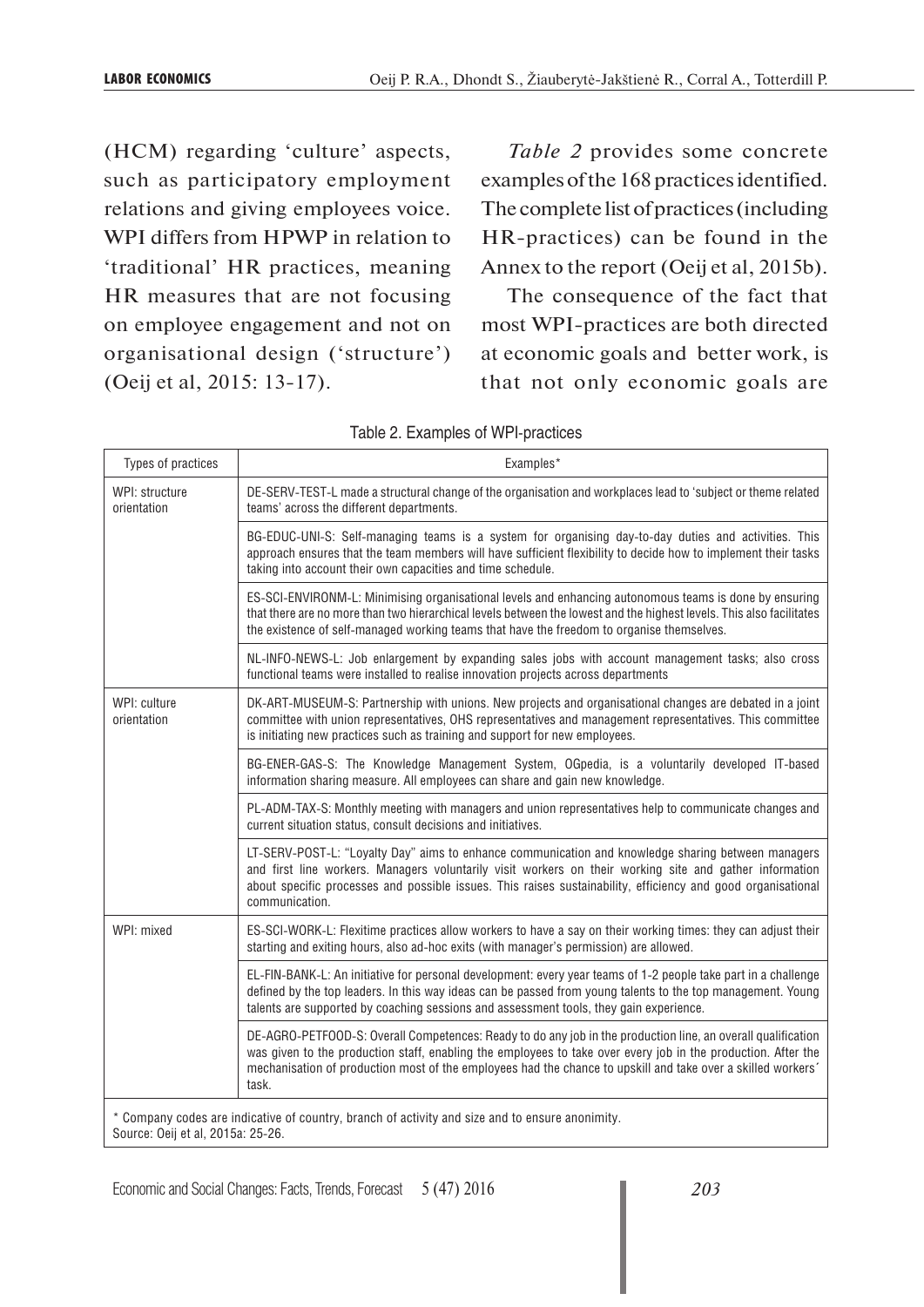achieved, but also more employee engagement and regularly a better quality of working life as well. Workplace innovators are almost naturally bonding with employee interest and there is an agreement among managers, employees and employee representatives on what has priority and what is less important, as we will show soon.

Comparing the drivers there is no difference between WPI-practices and HR-practices. Interestingly, the HPWP-literature reports on the dominance of organisational performance goals as drivers (Boxall & Macky, 2009). Possibly our sample of relatively high WPI-companies differs from most companies researched in that stream. Finally, although the category of 'other' practices is very small it seems to be more directed at organisational performance than at quality of working life.

Returning to the mentioning of different paths leading to becoming a mature WPI-company, all companies in their paths applied more than one WPI-practice, often a combination of structure oriented, culture oriented and HR-measures. This may be an indication that 'bundling' measures matters, as is proposed in the HPWPliterature. No conclusions about combinations of WPI-practices can be

drawn, however, as there is quite some variety of WPI-practices within paths (Oeij et al, 2015a).

Now let us look closer at the motives, leverage factors and impacts of WPI, before we turn to the 'how' question. The opinions of managers, employees and employee representatives have been compared and much agreement was reported.

# *2.2. What are reasons or motives to implement WPI?*

Although companies did choose varying paths to WPI and selected different (combinations of) WPIpractices, the reasons why they initiate WPI conversely reflect much commonality. The analysis carried out (both quantitative and qualitative) show that there is a dominance of economic oriented motives *(Table 3)*. However, many companies understand that achieving economic goals largely depends on the role that employees play, so that WPI appears as a precondition to reach other economic and managerial goals. In this sense, from the viewpoint of the 'organisation as a whole', the most prominent three general motives identified by the three groups of interviewees (managers, employees and employee representatives) for initiating a WPI implementation, were efficiency improvement, to gain competitive advantage and to enhance innovative capability.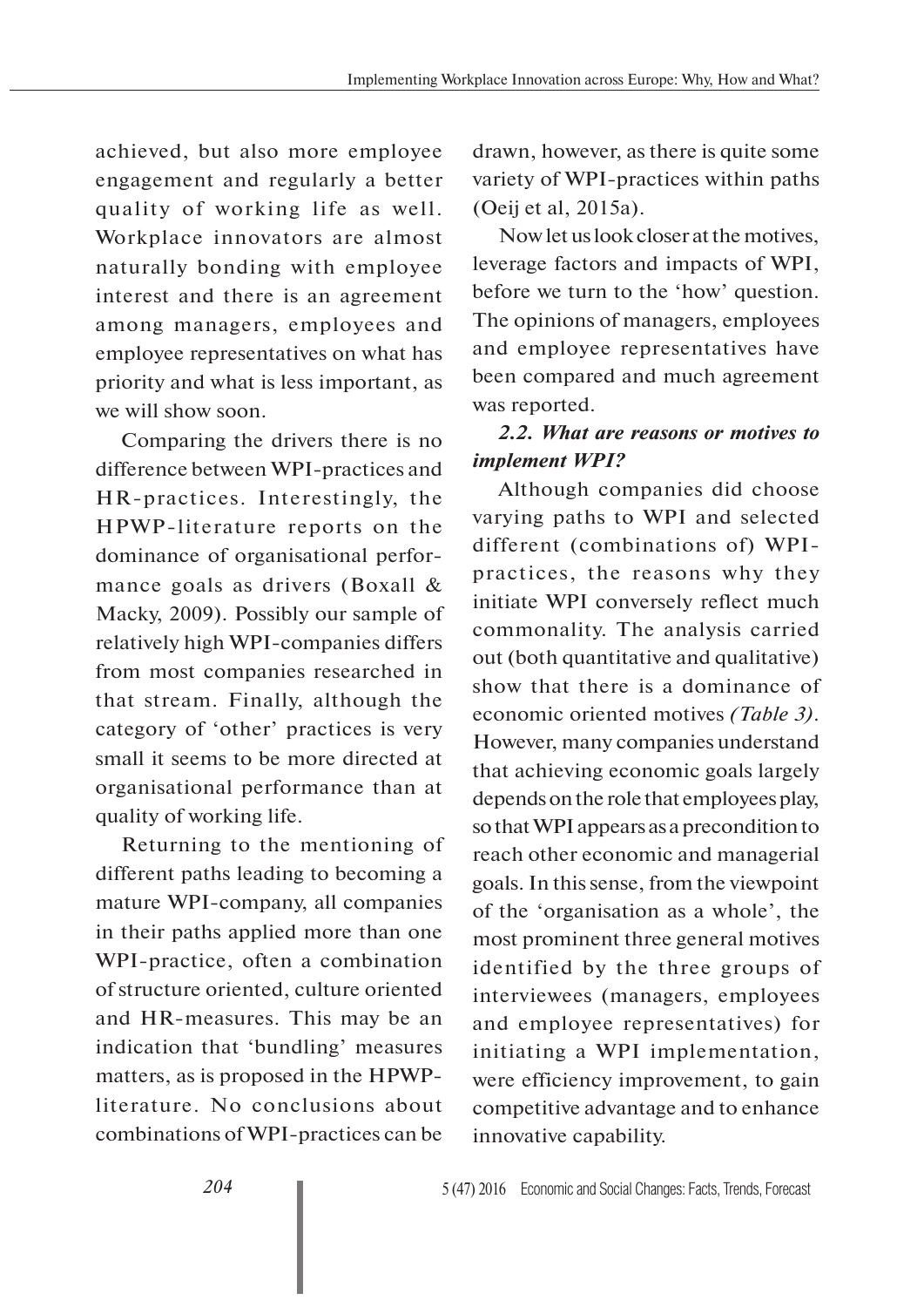| Мотивы                                            | Manager | Group<br>of Employees   | Employee<br>Representatives |  |
|---------------------------------------------------|---------|-------------------------|-----------------------------|--|
|                                                   |         | Percentage of companies |                             |  |
| for the 'organisation as a whole'                 |         |                         |                             |  |
| To improve efficiency                             | 80      | 80                      | 74                          |  |
| To gain competitive advantage                     | 78      | 58                      | 65                          |  |
| To enhance innovative capability                  | 75      | 58                      | 65                          |  |
| To become an attractive employer                  | 57      | 53                      | 44                          |  |
| To enable the acceptance by employees             | 37      | 31                      | 47                          |  |
| To enable the embedment of new technology and ICT | 37      | 33                      | 35                          |  |
| To improve industrial relations with unions       | 18      | 9                       | 47                          |  |
| from managers' and employees' perspective         |         |                         |                             |  |
| Economic and business goals                       | 94      | 89                      | 88                          |  |
| Learning and development opportunities            | 78      | 71                      | 74                          |  |
| Performance                                       | 61      | 62                      | 59                          |  |
| Public goals                                      | 31      | 33                      | 32                          |  |
| Flexibility                                       | 31      | 42                      | 38                          |  |
| Shareholder interests                             | 25      | 24                      | 29                          |  |
| Labour market position                            | 25      | 18                      | 35                          |  |
| Balance private-work life situation               | 25      | 24                      | 32                          |  |
| N of respondents                                  | 51      | 45                      | 34                          |  |
| Source: Oeij et al, 2015b: 27.                    |         |                         |                             |  |

Table 3. General motives for the implementation of WPI

Apart from looking at motives for 'the organisation as a whole', the investigation of 'motives' was also approached as possibly desired impacts for each group of stakeholders separately (management, employees and employee representatives) (Table 3). It proved that motives for

WPI implementation from both the managers' and employees' perspectives overlap4, and, moreover, show resemblance with the general reasons to initiate WPI<sup>5</sup>. The three most salient motives are economic and business goals, learning and development opportunities, and performance.

<sup>4</sup> McNemar test is a statistical test used on paired nominal data to determine whether the row and column marginal frequencies (matched pairs of subjects) are equal ("marginal homogeneity"). Results indicated that there are no significant differences in how frequently managers, employee groups and employee representatives selected the top-3 motives (economic and business goals, learning and development opportunities, performance).

 $5$  All three groups indicated the improvement of efficiency as the most important motive for the "organization as a whole", while gaining competitive advantage and enhancing innovative capability were the second two most important motives. No differences were found among the three groups in the frequency of selecting the improvement of efficiency (McNemar tests nonsignificant, all p>.05). Managers' selected gaining competitive advantage more often than groups of employees and employee representatives (respectively  $p=0.049$  and  $p=0.039$ ); managers also selected enhancing innovative capability more often than employee representatives (p=.039). Here and in further comparisons attention should be given to the multiple data missings among employee representatives (>30%).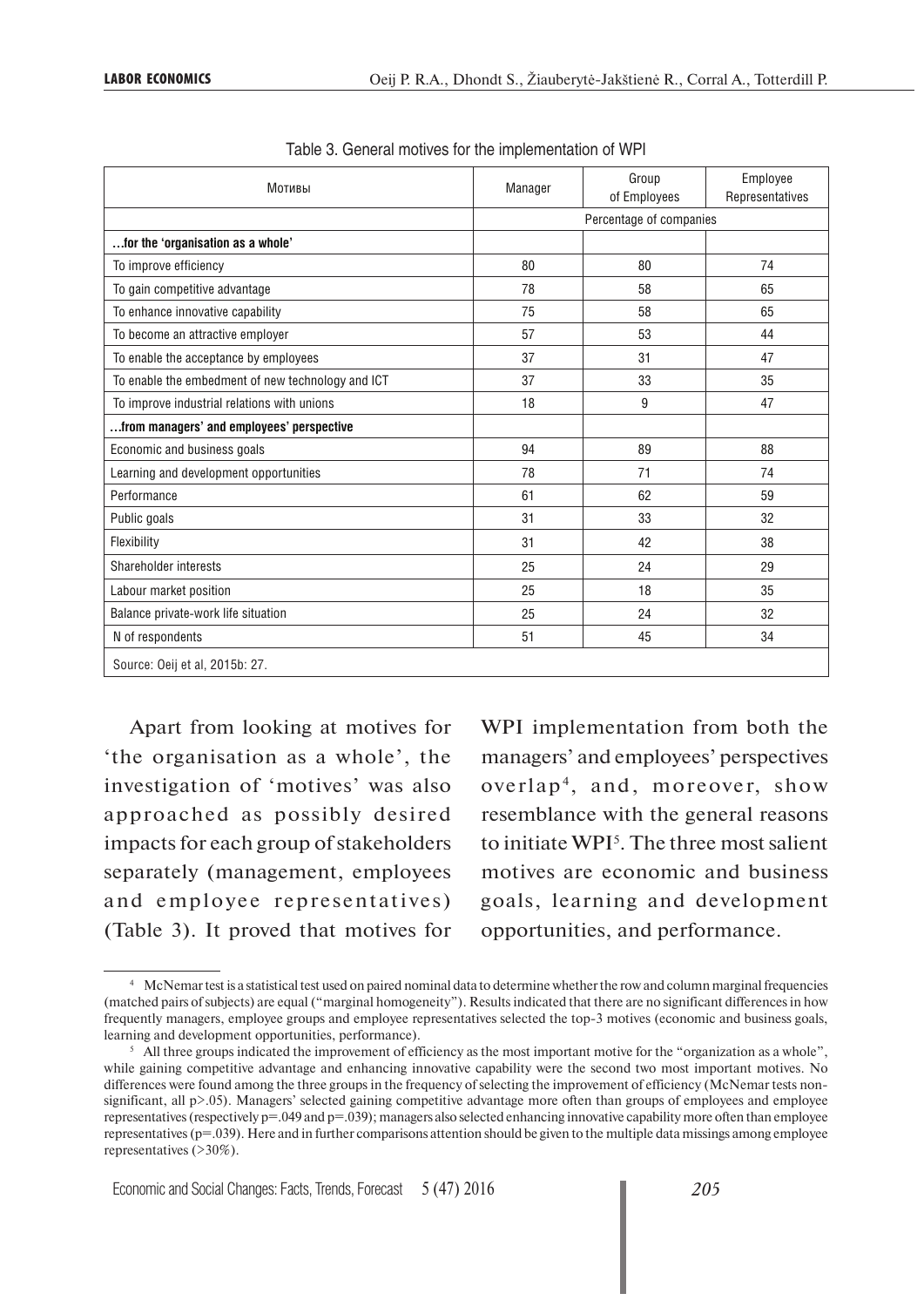Motives that are related to quality of organisational performance were regarded as more prominent than the ones related to quality of working life according to all three actor groups.

# *2.3. What are important leverage factors for the implementation of WPI?*

Leverage factors are actions, measures or means that drive the successful implementation of WPIpractices. The most important three leverage factors for WPI implementation are employee involvement, top management commitment, and, at a distance, leadership or the involvement of a powerful person, as was reported by all three groups of interviewees *(Table 4)*<sup>6</sup> . While reasons and motives to start WPI point to business related arguments, employee involvement seems a sine qua non when it comes

to adoption and implementation, as perceived by respondents.

Some examples (extracted from the case studies) of the top three leverage factors are presented in the following text box (Oeij et al, 2015a: 48).

1. Employee involvement

PL-EDUC-MED-SCHOOL-S had to create new curricula. Employees were the main force behind this change: they actively participated in sharing their knowledge and formalizing new programmes. The school started to actively participate in various external projects (related to other institutions), because of workers who were enthusiastic about new activities.

2. Top management commitment

LT-SERV-POST-L initiated WPI practice ("Loyalty Day") that relies on management's willingness to

| Factors                                   | Manager                 | Group<br>of Employees | Employee<br>Representatives |
|-------------------------------------------|-------------------------|-----------------------|-----------------------------|
|                                           | Percentage of companies |                       |                             |
| Employee involvement                      | 82                      | 84                    | 88                          |
| Top management commitment                 | 80                      | 69                    | 68                          |
| Leadership, powerful person               | 67                      | 56                    | 65                          |
| Organisational, non-conflictive climate   | 49                      | 42                    | 50                          |
| Resources, enough money and people        | 33                      | 38                    | 29                          |
| Time, no interference from reorganisation | 18                      | 20                    | 24                          |
| N of respondents                          | 51                      | 45                    | 34                          |
| Source: Oeij et al, 2015b: 27.            |                         |                       |                             |

Table 4. Leverage factors for WPI implementation

<sup>6</sup> McNemar test indicated that there are no significant differences in how frequently managers, employee groups and employee representatives selected the top-3 leverage factors (employee involvement, top management commitment, and leadership, powerful person).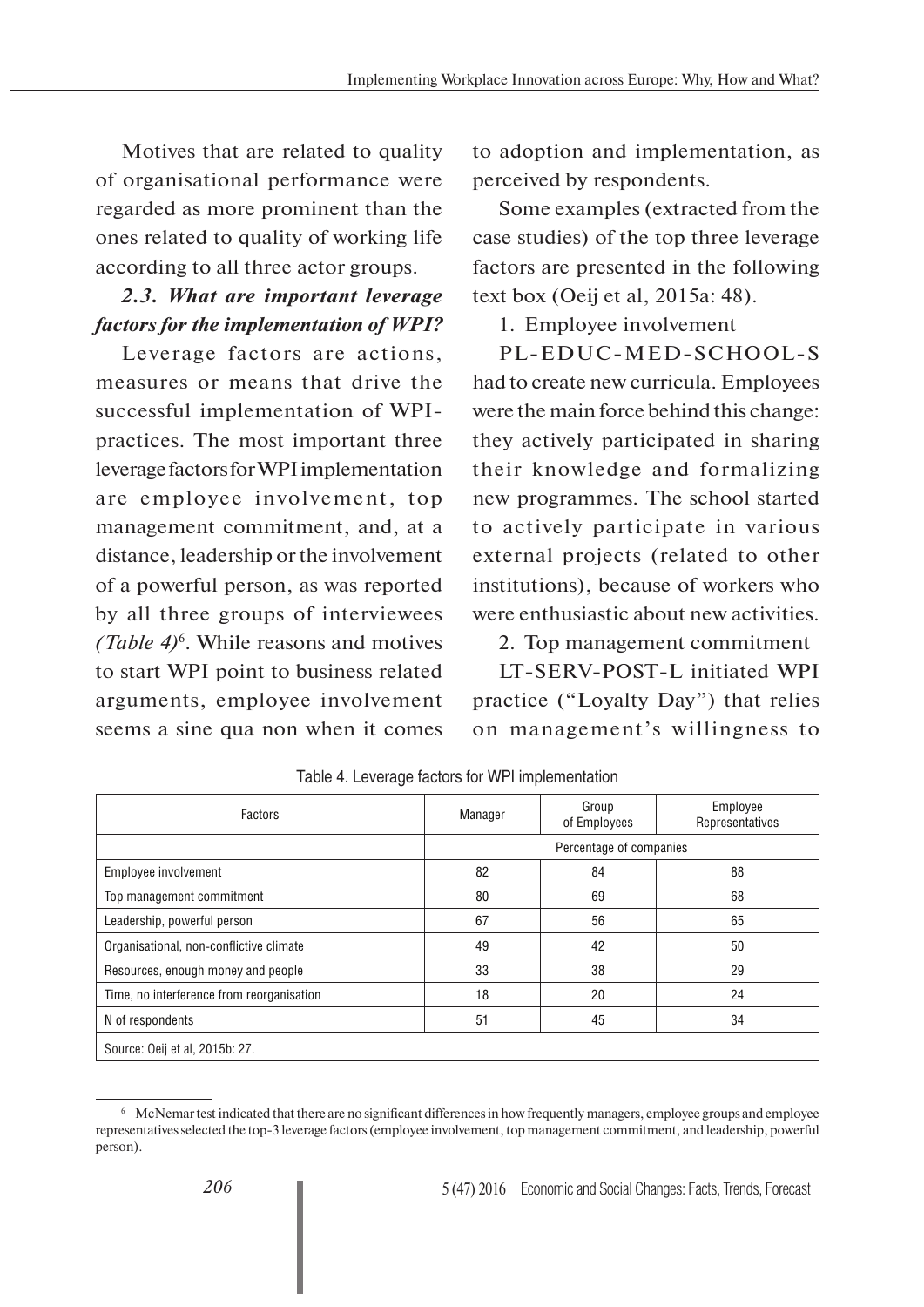participate in the activity. Managers are expected to visit various companies' locations and get information from the front line workers. Since management paid attention and spent time on this activity, the company was able to learn from this practice.

3. Leadership, powerful person

UK-CONST-BUILD-L has been on a sustained journey of transformation since a new CEO appointment in 2009, distancing itself from traditional industry practices by embracing high ethical principles relating to safety, the environment, transparency and quality.

# *2.4. What are the impacts or expected impact of WPI?*

Impacts of WPI-practices, like drivers, can be divided into effects for organisational performance and for the benefits of employees. Four types of impacts are researched: impacts for the organisation, for management, for employees, and for employee representatives. *Table 5* presents the top three-to-five for each type.

| Impacts                                      | Manager | Group<br>of Employees   | Employee<br>Representatives |  |  |
|----------------------------------------------|---------|-------------------------|-----------------------------|--|--|
|                                              |         | Percentage of companies |                             |  |  |
| for the organisation                         |         |                         |                             |  |  |
| Employee engagement                          | 82      | 78                      | 85                          |  |  |
| Longer term sustainability                   | 73      | 64                      | 62                          |  |  |
| High performance                             | 67      | 56                      | 59                          |  |  |
| Establishing good work                       | 63      | 47                      | 62                          |  |  |
| for managers/managers' interests             |         |                         |                             |  |  |
| Efficiency                                   | 73      | 64                      | 74                          |  |  |
| More sustainability                          | 71      | 60                      | 62                          |  |  |
| Competitiveness                              | 65      | 53                      | 59                          |  |  |
| Innovation/innovation capability             | 61      | 47                      | 59                          |  |  |
| Satisfied client, customer                   | 61      | 53                      | 59                          |  |  |
| for employees/employees interests            |         |                         |                             |  |  |
| Learning opportunities                       | 71      | 67                      | 59                          |  |  |
| Voice, participation                         | 59      | 56                      | 59                          |  |  |
| Challenging, active jobs                     | 57      | 64                      | 44                          |  |  |
| Healthy work                                 | 43      | 49                      | 56                          |  |  |
| for employee representatives/union interests |         |                         |                             |  |  |
| Employees voice                              | 79      | 67                      | 85                          |  |  |
| Sustainable organisation                     | 56      | 33                      | 50                          |  |  |
| Equality, fairness                           | 35      | 33                      | 41                          |  |  |
| Source: Oeij et al, 2015b: 28-29.            |         |                         |                             |  |  |

Table 5. Impacts of WPI

Economic and Social Changes: Facts, Trends, Forecast 5 (47) 2016 *207*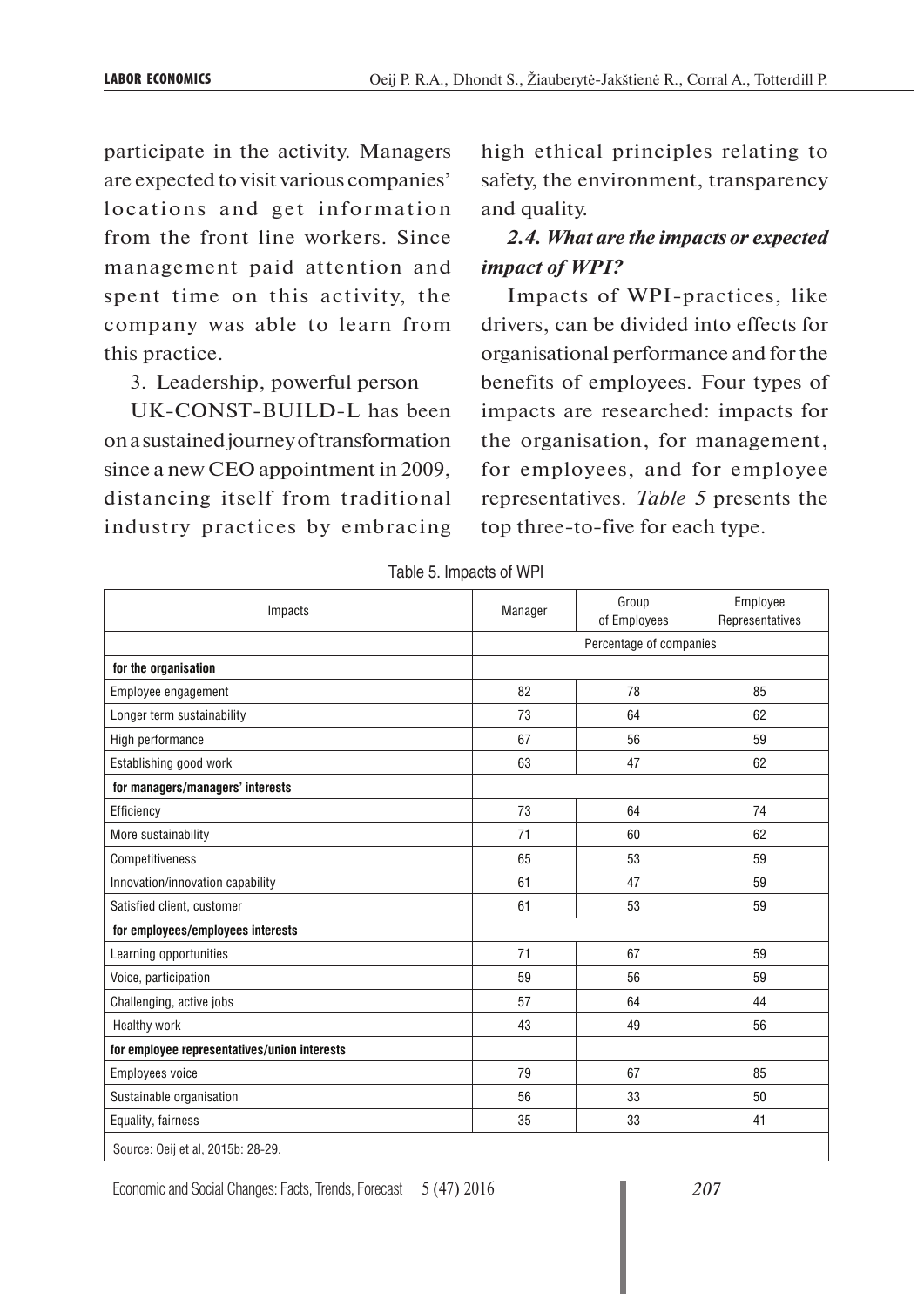For the organisation, according to managers, employees and employee representatives, employee engagement was the most important outcome of WPI followed by long term sustainability<sup>7</sup>, and, with some distance high performance, better customer focus/client focus, efficiency, and profitability. For employee representatives notable outcomes were also the establishment of good work and more positive employment relations. Remarkable maybe, but according to employees establishing good work is ranked lower than efficiency, profitability and high performance (not visible in Table 5, see Oeij et al, 2015b; 28-29).

The most important impacts of WPI for 'managers interests' are efficiency and sustainability; for 'employees interests' are learning opportunities, voice/participation, and challenging and active jobs; and for 'employee representatives/union interests' is employee voice.

When we summarize why companies implement WPI, what they see as most important leverage factors, and which are the (expected) impacts of WPI for the organisation, managers, employees and employee representatives it becomes clear that there is much commonality in the answers from the three different respondent groups. Given that economic goals are triggering the initiation of WPI and that employee involvement is a key factor in the introduction of WPI, it is intriguing to see how much accord emerges when we look at the impacts for, respectively, the organisation, the managers' interest, the employees' interests and the employee representatives' interest.

All three actors regard:

– employee engagement (with a remarkable difference above any other factor), longer term sustainability and high performance as the most important impacts for the organisation;

– efficiency, more sustainability and competitiveness as the most important impacts for the managers;

– learning opportunities, voice/ participation and challenging and active jobs as the most important impacts for employees;

– employees voice as the most important impact for employee representatives.

In the process of introducing the WPI-practices in many instances, the eventual impacts both improve the economic performance, employee engagement and quality of working life. *Figure 1* captures these findings.

<sup>7</sup> McNemar test indicated that there are no significant differences in how frequently managers, employees and employee representatives selected the two top outcomes (employee engagement and longer term sustainability), so there is agreement among groups.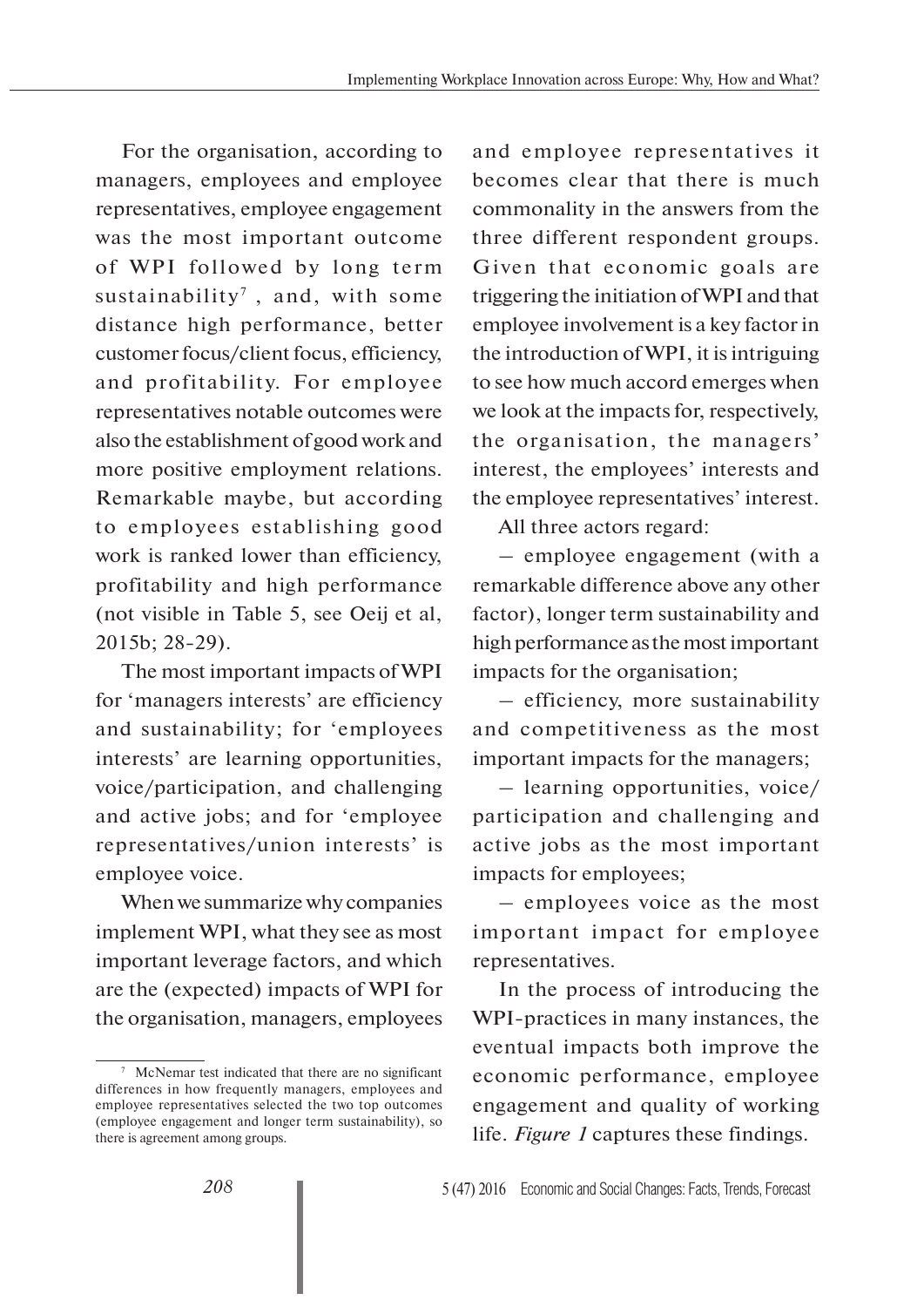

### *2.5. How do companies implement WPI?*

Now we know what are the motives and leverage factors of WPI let us have a look at the 'how' issue. The process of initiation, adoption and implementation of WPI-practices reveals a common pattern. As described, companies chose paths that differ but conversely within companies there is agreement among managers, employees and employee representatives about why to introduce WPI, how to do it, and what impacts are desired. The research suggests that often the initiative for WPI lies with management, and that the main motive has an economic background. Once this decision is taken employees roll in to help design and implement the intervention. Consulting employee representatives is common among those companies who advocate communication and employee interests. Be reminded that our sample is from the top 5% of the ECS-database ranked according to the WPI-index score. Our 51 cases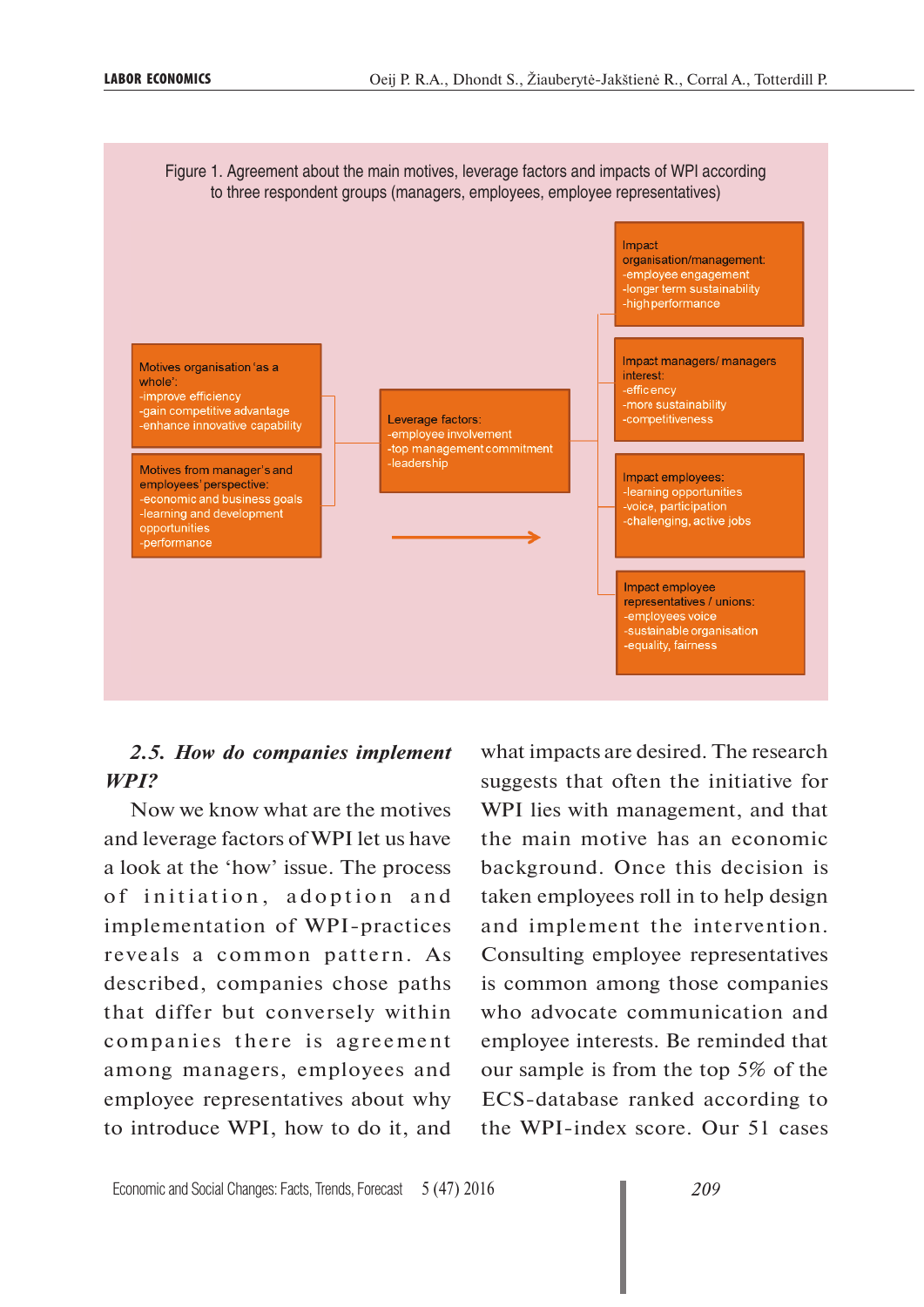belong to those companies who score the highest on WPI. Many of these companies are WPI-mature and form the case studies we learned that they have often come this far after many years. The way that WPI-practices get implemented seems to reveal a generally applied pattern *(Figure 2):*

1. The initiative of a WPI often has an economic purpose (see 1 in Figure 2), although in many cases WPIpractices are not purely targeted at economic goals alone. Not seldom they are combined with or embedded in organisational, job and HR-related measures. Many WPI-practices are a combination of HR-related measures that on the one side may improve employee skills and competences, and on the other hand consist of appraisal

and performance instruments. In short, where WPI-practices do aim at more than one goal there is almost always an economic purpose present and very often it is dominant.

2. Once the WPI-initiative is uplifted into a measure or set of measures employees – and often employee representatives –play an important role in (co-)designing and developing the WPI-practice and its implementation (see 2a the Figure 2). Management realises it is often impossible to get WPI implemented without the engagement of employees. In the first place the measure often deals with employees and their interests, and in the second place because management realises that employee participation is crucial for support and

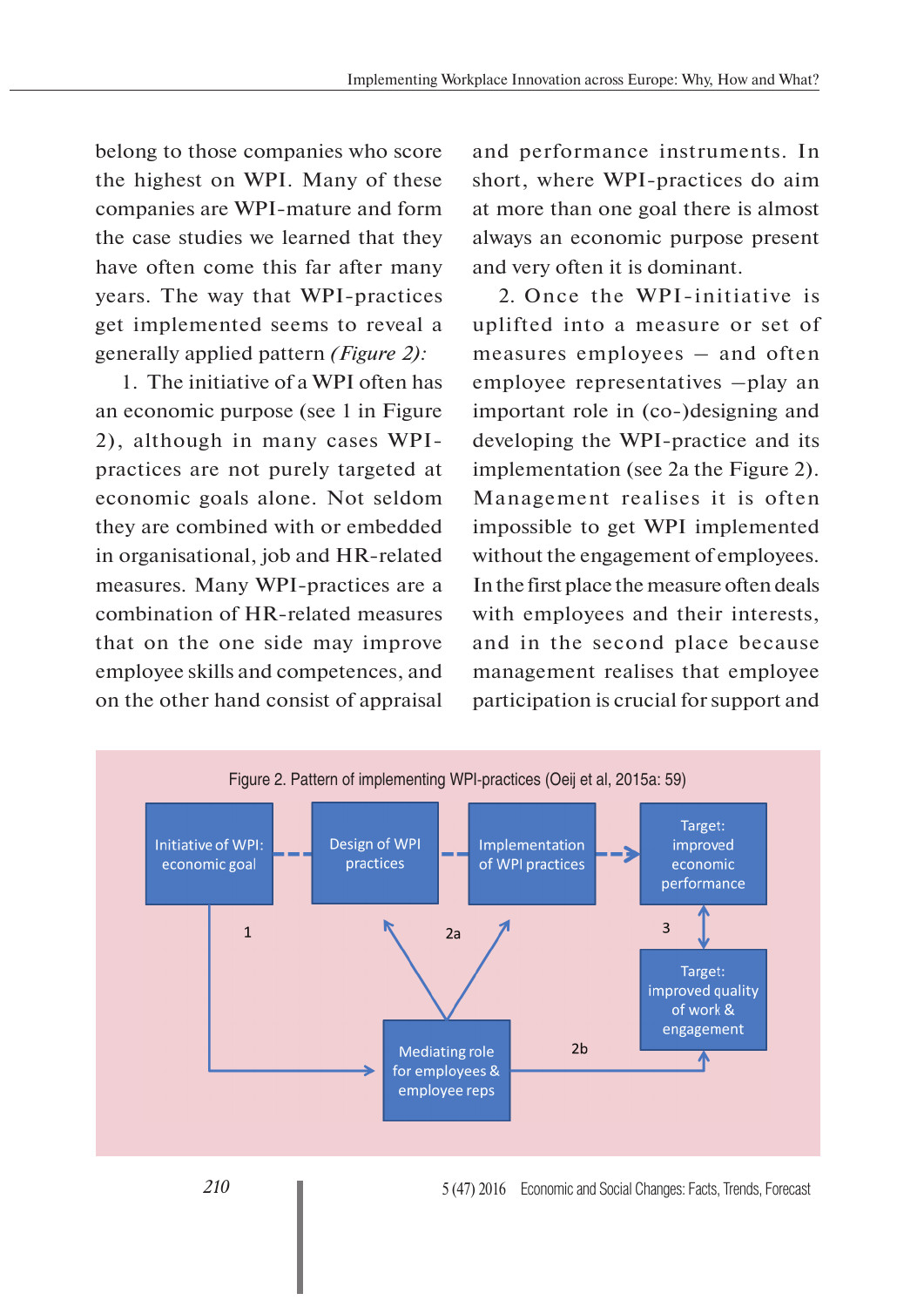success. As employee participation in the design and implementation phase is inescapably connected to employee engagement and possibly improved quality of working life (as a result), there is an immediate link with employee-favourable targets (see 2a in Figure 2).

3. The target of improved economic performance is often not a direct effect of the implemented WPI-practice but in most cases influenced and supported ('mediated') by employees and employee representatives. When economic targets are achieved, it may well coincide with the target of improve quality of working life and employee engagement. Vice versa, an improved quality of working life and employee engagement can contribute to improved economic targets (see 3 in Figure 2).

Therefore it can be concluded that (initial) reasons and motives for WPI are mainly economic. Then, as a next phase, concrete WPI-practices are designed and implemented. Here, it becomes apparent that employees get to play a major role. The most important leverage factor for adoption and implementation is namely employee involvement. And again managers, employees and employee representatives seem to look through the same lens. Engagement of employees is a necessary condition for WPI. Other significant leverage factors are top management commitment and leadership.

# *2.6. Examples of the process of implementation*

Companies adopt and implement WPI in their own specific way. Three examples from the United Kingdom,

Examples of the process of implementation:

#### **Leadership**

UK-ENER-ELEC-L: "We want this to be a business where views are listened to and where communications are open and honest. We also want this to be a workplace where positive ideas are encouraged and where achievements are celebrated" says the Head of HR. Open Forums replaced the previous company-wide meetings and suggestion schemes which had struggled to stimulate open and constructive dialogue and feedback. The CEO's open leadership creates trust and employees feel confident about the future. According to one employee: "It is interesting isn't it, you go to the Open Forums and people will say what they think and absolutely nobody will turn round and go, I can't believe he said that . . . they might not agree with you but nobody will actually knock anyone for having a view because we are encouraged to have a view. That's really empowering I think."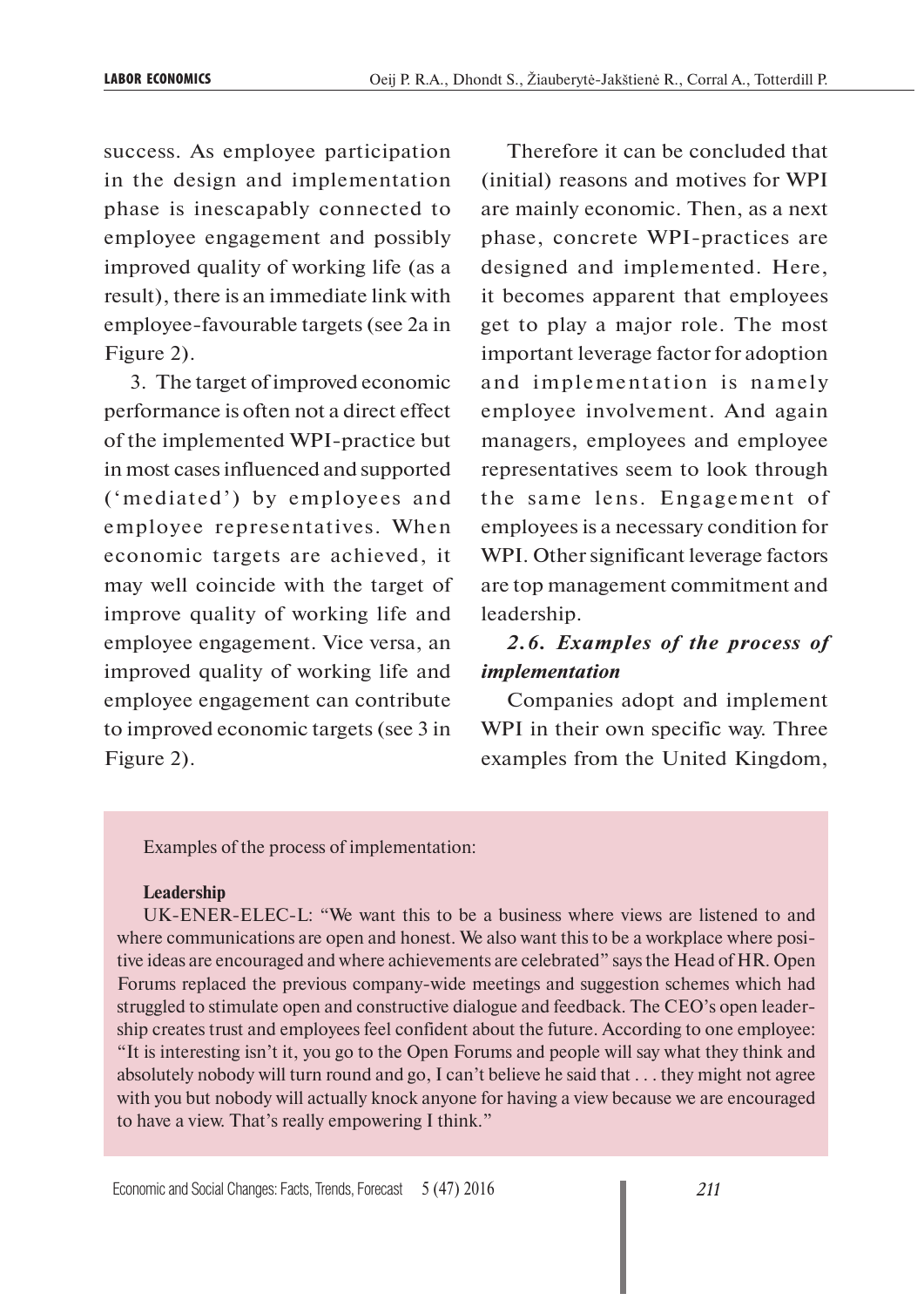#### **Partnership with unions**

DK-SERV-PARK-S: Organisational changes are discussed by the manager and the union representatives. They have a partnership and value each other's opinions. The manager explains: "It is nice to have representatives who are not afraid to step up against me in a constructive dialogue". The implementation approach was that 1) management took initiative, 2) external consultants supported the process, 3) 'experiments' were conducted (a work gang tested new meeting practices or the like), 4) 'invitation' to the same knowledge for all (training) and 5) implementation of the practices, but not necessarily in the same way everywhere. No evaluation was done but adjustments were made along the way. Both management and employees believe that it is important to design the process in a manner that creates 'enthusiasts' amongst the employees. The union representative explains: "It gives a huge boost to the company that we work together to create a great workplace. ... That's what made us 'the best workplace' (a Danish award) in 2004". The employees believe that, even though management determines the direction, they have to have the trust to be able to discuss it: "It should be perfectly legal to say our outspoken opinion to our manager – and it is. There may well be disagreement, but you have to be able to discuss things" (employee).

#### **Dialogue with personnel**

LT-ACCOM-HOTELS-S: The WPI practice, Think Guest Feedback, consists of regular middle management meetings where middle managers from all departments (Front Office, Reservations, Conference Hall, Lobby, Restaurant, Sky Restaurant, Room Service, Marketing and others) regularly meet and review Hotel ratings in dedicated social media platforms. They discuss particular guest feedback cases and joint actions that could improve guest stay experience (and feedback as a result), together brainstorm on how guest feedback could be stimulated and collectively addressed, take important information back to the teams of their departments for further action, produce minutes of their observations and recommendations to top management on improvement of various hotel operational aspects and share experience with each other. Think Guest Feedback involves, for example, prompt reaction to guest feedback (especially when negative) before they leave the hotel, and constant organisational learning from any mistakes made. It implies staff empowerment, not only that they could solve emerging problems straight away, but that each of them could feel like owners of the business and be pro-active in preventing negative guest experiences. Mutual trust, goodwill and respect across departments (not to solve your own issues at other's costs) and between all levels of organisational management were stimulated. According to the Director General, the initiative is still very new, but after a few months, it is already showing benefits.

Denmark and Lithuania give a flavour of cultural differences (Oeij et al, 2015a: 53-54). From the UK an example is presented that shows how leadership enables employee participation, while the Danish

example mirrors a stepwise approach that was agreed with unions. The Lithuanian case exemplifies the taking up of dialogue between management and employees, which is relatively new to the region.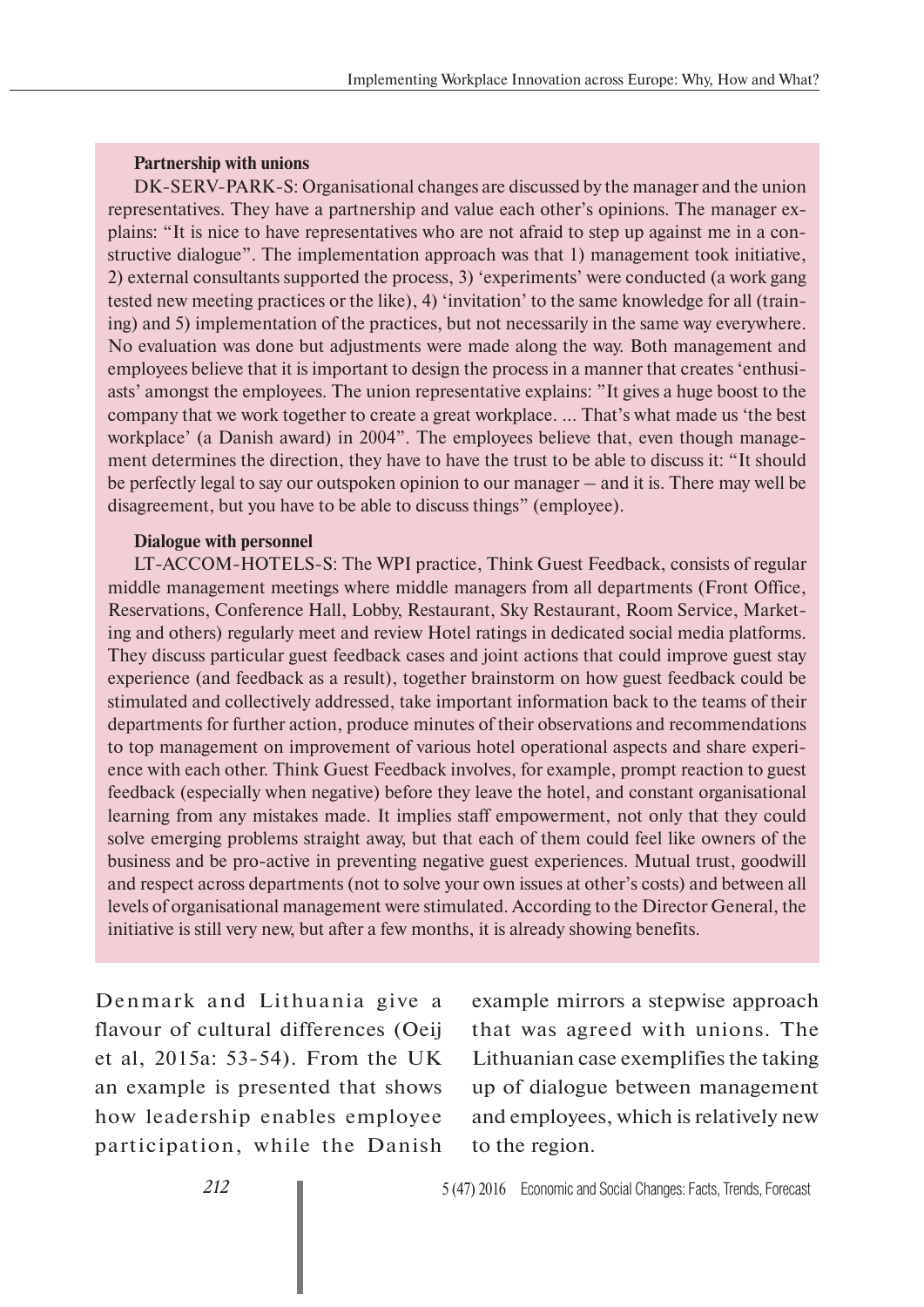These examples show differences in the interplay between management, employees and their representatives. They agree in the sense that cooperation between actors is fundamental to improve the business.

# **3. Conclusion and lessons for policy and practice**

The general view that emerges from the research can be captured in a few lines (Oeij et al, 2015a: 62). The initiative to start WPI practices comes from the management or ownership of the company. In only a minority of the studied companies does the first step come from the employees' side. However, these managers/owners have understood that the role and participation of the employees and their representatives is crucial for WPI to be a success and in the end for the companies' performance and sustainability. The reasons behind the management's decision to implement WPI practices are mainly related to efficiency, competitiveness and innovation enhancement. In a number of cases, the management decision to implement WPI is triggered by factors such as:

– a situation of crisis or difficulties in the company's performance that requires significant changes to survive and remain competitive in a changing and globalised market, where the

traditional products/services and ways of working need to be revised and adapted in order to satisfy the requirements of increasingly exigent and sophisticated customers;

– sometimes, the former is also combined with a take-over from (or merger with) another (multinational) company which brings in new forms of work organisation and new work practices, systems, etc. that involve workplace innovation. In these cases there is a kind of 'WPI know-how transfer' from the headquarters to the subsidiary.

In several of the Eastern European case studies, the privatisation of public enterprises and the associated re-organisation processes have served as a background to the implementation of WPI, seeking greater efficiency and employee involvement that were previously lacking.

Factors related to job quality and good working conditions do not appear as primary reasons or motives for WPI, but more as a pre-condition or a result of WPI. This means that the objective of WPI introduction is not to improve the working conditions or the working environment as such, but that, in order to enhance employee involvement and their contribution to the company's performance and innovation processes, a good set of working conditions is required.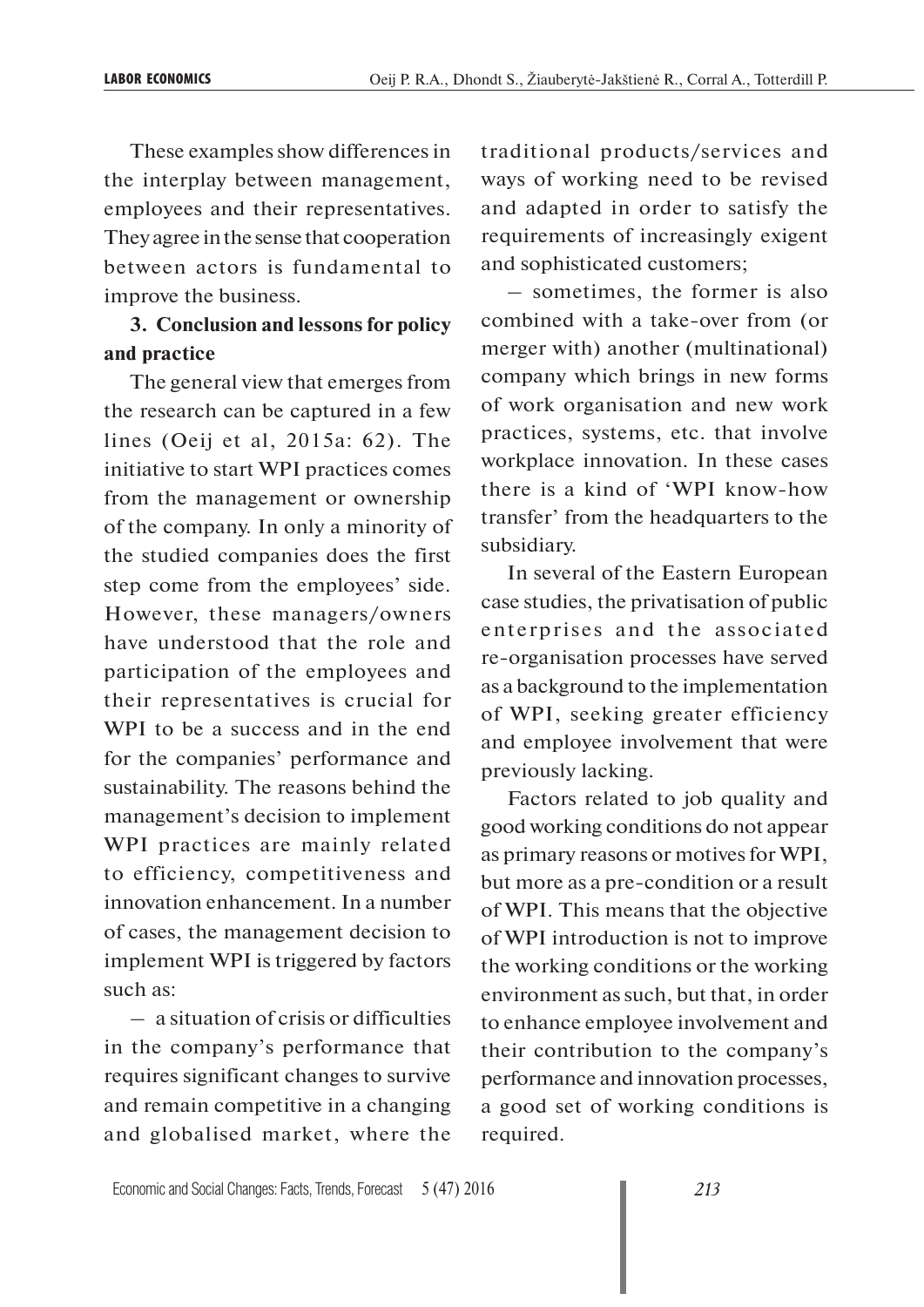The results are in line with economic research saying that 'organisation matters' to performance (Bloom and van Reenen, 2010) and with HPWPresearch that more or less shares similar opinions (Boxall, 2012). This implies that organisations can make strategic choices with their organisational structure. It seems beneficial to the emergence of WPI to strengthen the position of employees and employee representatives: this can help boost WPI-practices, which in turn may improve both economic performance and quality of working life.

### *3.1. Some policy pointers*

Although workplace innovation has gained currency in Europe as a relevant boost to support the innovative capability of firms and organisations (see EUWIN, EUropean Workplace Innovation Network<sup>8</sup>, and for other initiatives see Chapters 3 and 4), more attention to improve workplaces is still needed. The reason for this is that the innovative capability can contribute to economic growth, high quality employment, adaptive capabilities and improved employment relationships, but we know that such improvement and innovation can no longer be built solely on economic, business model and technological innovation. Better use should be made of the human

potential to innovate and organize work processes: in short social innovation in the workplace (European Commission, August 2014). Several policy pointers are proposed in the Eurofound study *Workplace innovation in European companies* (Oeij et al, 2015a), but the most relevant pointers are directed at policymakers to help practitioners is to make WPI practical for them. Policy makers can do this in three ways. As a precondition they must urge to put the topic higher on the EU and national innovation agenda's, as technological and business innovation will need workplace innovation to make them successful and accepted. In the second place policy makers can improve business assistance programmes that help companies and organisations in the uptake of WPI-practices. Third, policy makers can stimulate to develop tools for companies, by which companies can diagnose their situation, develop their own WPI-practices, be supported in the process of implementation, and are enabled to evaluate the effects of their WPI-practices.

### *3.2. Some pointers for practitioners*

WPI in our sample is supported by all actors in the companies: managers, employees and employee representatives. This clearly indicates good employment relationships and industrial relations among the company stakeholders, resulting in constructive

<sup>8</sup> http://ec.europa.eu/growth/industry/innovation/ policy/workplace/index\_en.htm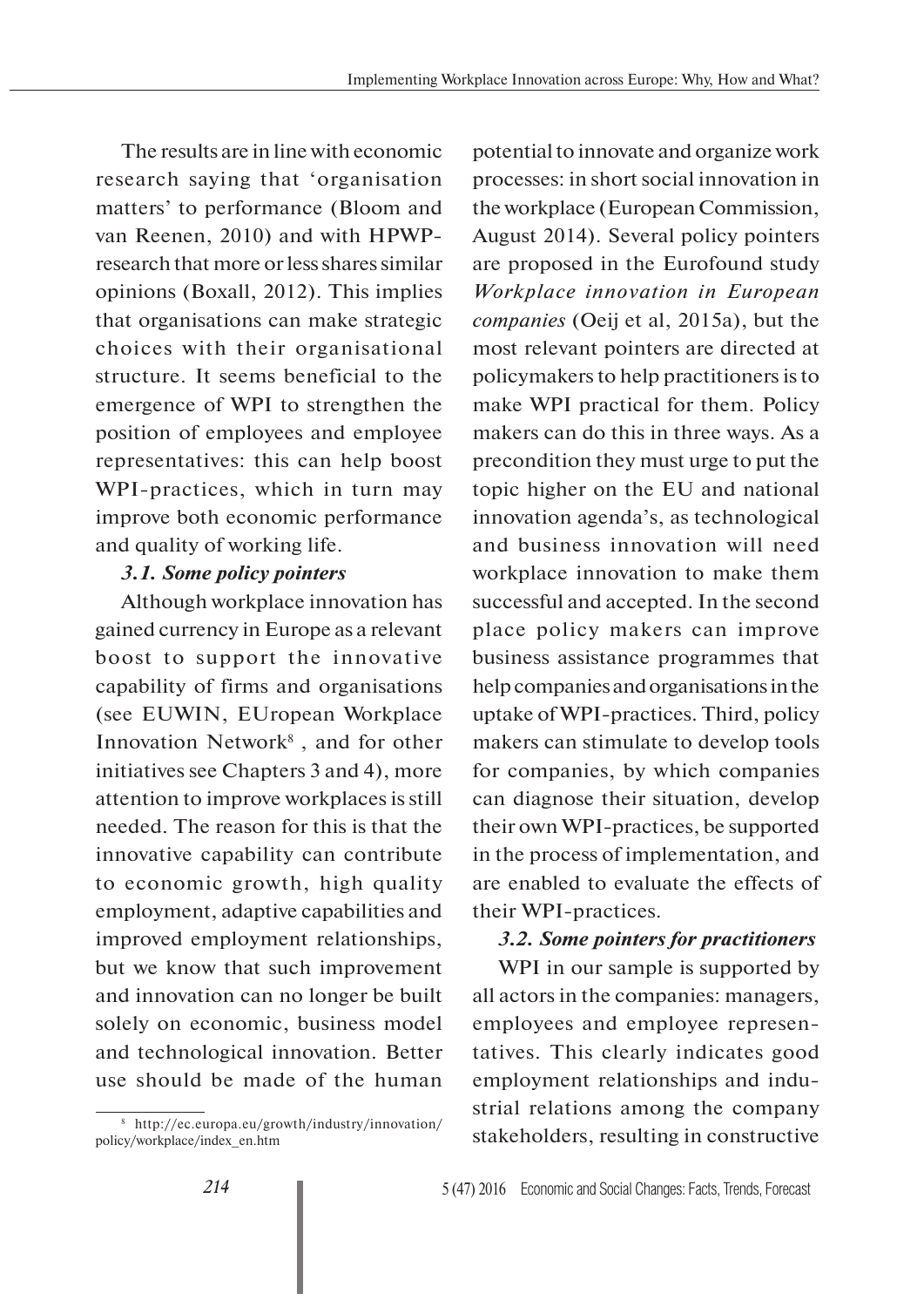cooperation, communication and collaboration, containing labour conflicts and seeking for common interests and goals. From the employer's side this requires management and leadership behaviours that not only bring the business forward but simultaneously stimulate trust and engagement of employees. From employees this demands entrepreneurial and intrapreneurial behaviours to apply their human talents in support of innovation, co-creating change and work motivation in general. From employee representatives and unions it asks for balancing the interests of employees, companies and themselves.

Choosing the right WPI-practices to implement is not an easy job. It requires to link an organisation's strategy to the management philosophy, and then to its structure and culture; and to do this while taking into account the viewpoints of management, employees and external stakeholders – unions, customers, etc.  $-$  at the same time. What do we mean by this? First, the management philosophy determines the strategy, in terms of achieving the organisation's goals top down or bottom up, to put it in a simplified way. That same philosophy is the basis for the design on the working processes, the structure. Again, one can choose a more top down versus a bottom up approach regards the division of labour and how to manage these working processes. That all boils down to the culture of an organisation if one looks at leadership styles and ways to engage employees, which can be more control oriented versus commitment oriented, depending on former choices. Eventually this will determine whether employees will be more pro-active or risk avoidant. Strategy, structure and culture together constitute a kind of causal link, or 'system' if one likes. Merely implementing employee friendly HR-measures, like innovation competitions, job performance interviews or company suggestion boxes that leave a top down structure intact, will therefore render more disappointment than satisfaction in the long run.

When developing WPI-practices one should take into account this 'root cause' character of the causal link. It is nonetheless hard to assess the impacts of WPI-practice of measures in advance, when one is designing such practices. Partly because it is hard to predict the outcomes, partly because how WPI-practices associate with other organisational factors is complex, and partly because some effects can be quantified, but many others cannot and remain 'qualitative' evaluations. To be able to build a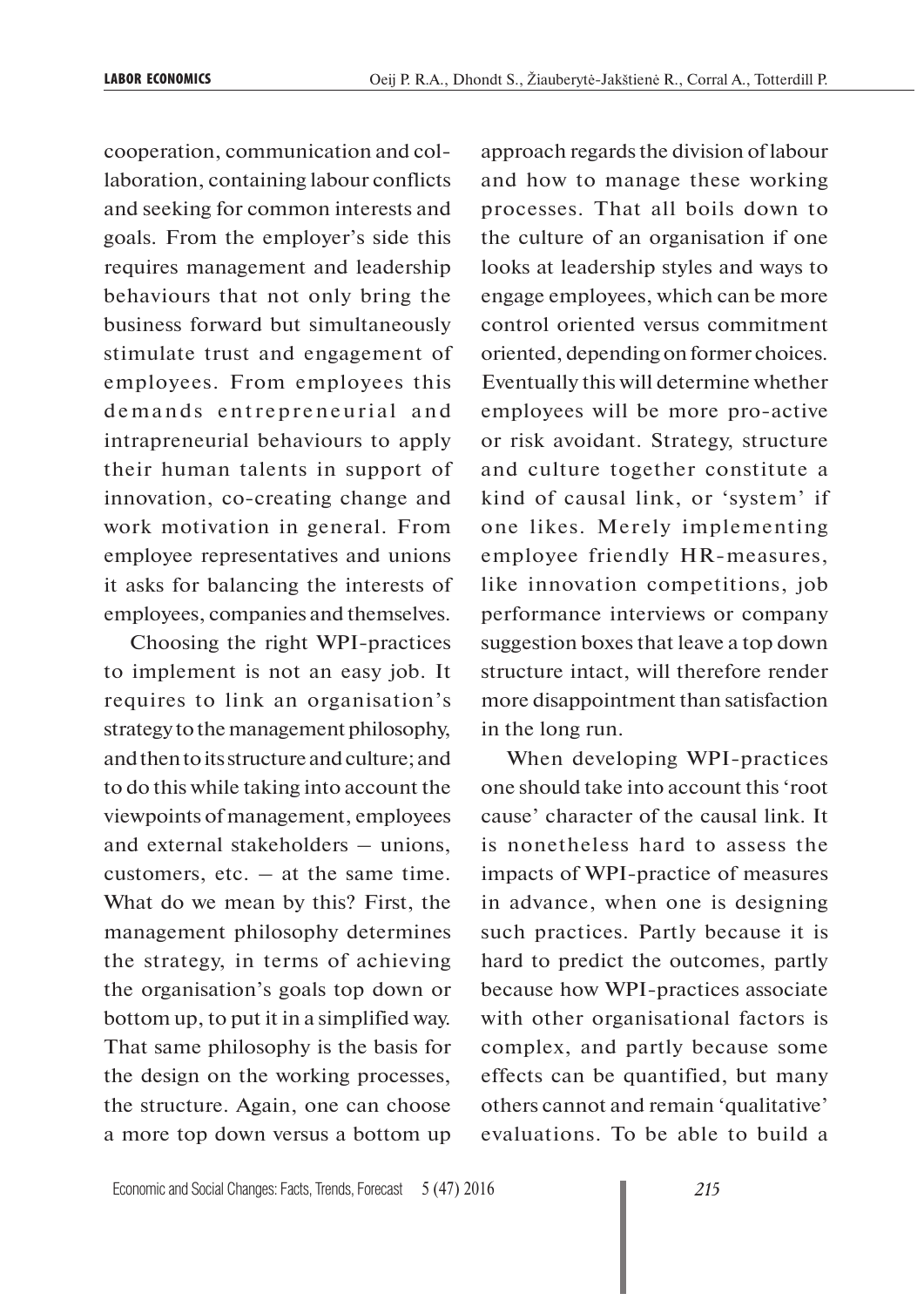proper 'business case' for such WPIpractices in which a trade-off can be made between quantitative and qualitative aspects, and by which the viewpoints of different stakeholders can be addressed, employers and employees can together apply a stepwise approach (Oeij, de Looze, ten Have, van Rhijn et al, 2012). In this approach employers and employees analyze the (future) productivity challenge and strategy of the organisation, and link this to possible workplace innovation practices, and its effects on performance and quality of work. By making a trade off between the advantages and disadvantages, applying a dialogue approach (Oeij, Wiezer, Elo, Nielsen et al, 2006: 258-259), they can build a solid business case for their final choice. The dialogue approach means that viewpoints from different perspectives are taken into account.

### *3.3. Coda*

This contribution tried to make clear why leading WPI-companies apply WPI, how they implement it, and what are the impacts that they expect. WPI-mature companies have mature relations between management and employees, and often with employee representatives. These companies have built on such relations perhaps for many years. They understand that as stakeholders they need each other. We tried to underline the importance of the link between strategy, structure and culture and state these links can best be seen as a system. Chandler stated that 'structure follows strategy'. Not solely favouring limited linear thinking, we would like to add that culture follows strategy, and structure, as well. Workplace innovation thus requires a holistic or integral view on change.

# *The authors and publisher gratefully acknowledge the following permission to use the material in this book:*

Oeij P.R.A., Dhondt S., Žiauberytė-Jakštienė R., Corral A., Preenen P. Implementing Workplace Innovation Across Europe; Why, How and What? In: *European Work and Organisational Psychology in Practice*. Special issue on Workplace Innovation (2017).

Oeij P.R.A., Dhondt S., Žiauberytė-Jakštienė R., Corral A., Preenen P. Implementing Workplace Innovation Across Europe; Why, How and What? In: Oeij P., Rus D., Pot F. (Eds.) *Workplace Innovation – Theory, Research and Practice. Series "Aligning Perspectives on Health, Safety and Well-Being".* Springer Science+Business Media: Dordrecht, 2017.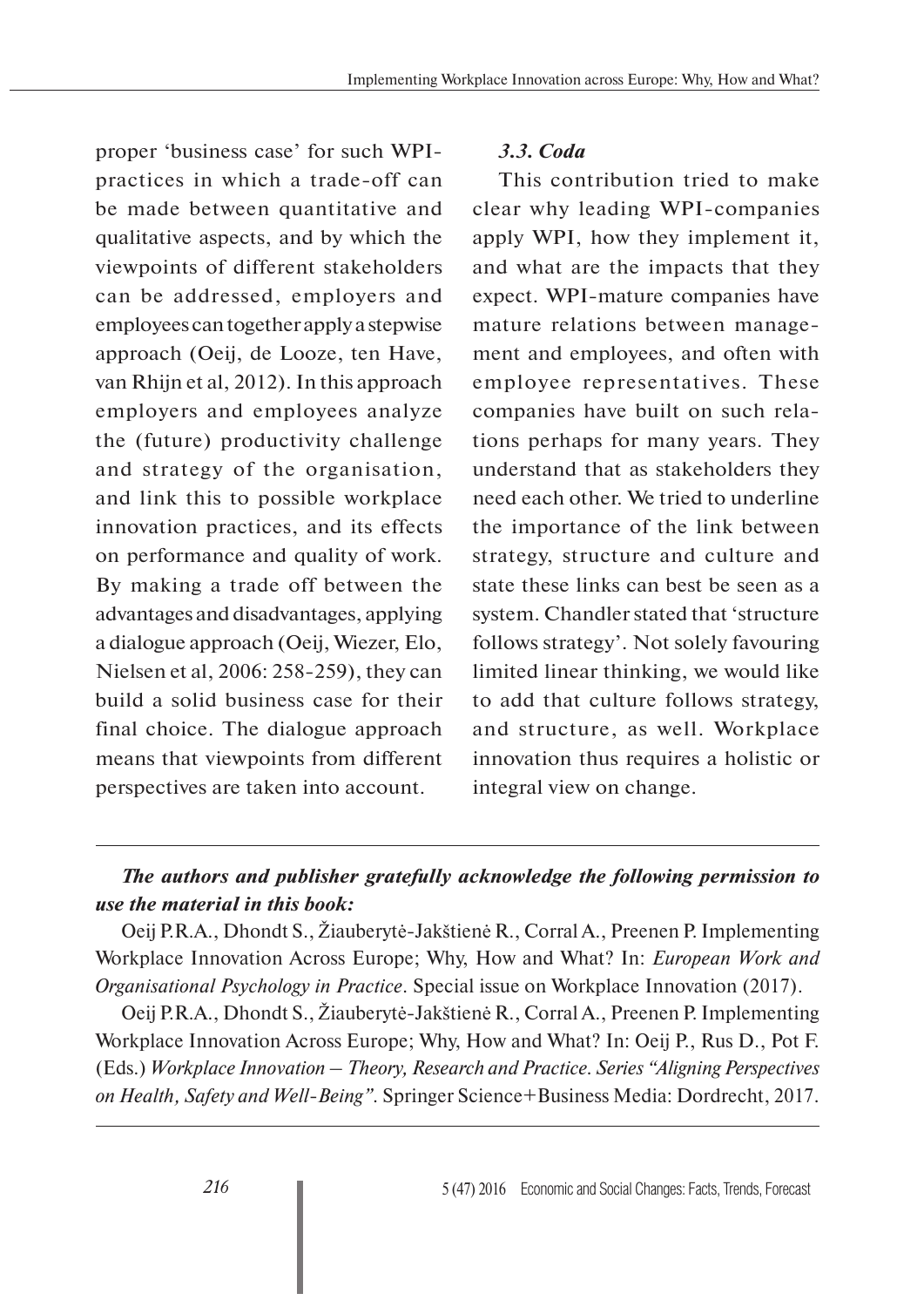#### **References**

- 1. Achterbergh J., Vriens D. *Organizations. Social systems conducting experiments*. (2nd ed.; 1st ed. 2009). Berlin: Springer, 2010.
- 2. Bloom N., van Reenen J. Why do management practices differ across firms and countries? *Journal of Economic Perspectives,* 2010, no. 24 (1), pp. 203-224.
- 3. Boxall P. High-performance work systems: what, why, how and for whom? *Asia Pacific Journal of Human Resources*, 2012, no. 50, pp. 169-186.
- 4. Boxall P., Macky K. Research and theory on high-performance work systems: progressing the highinvolvement stream. *Human Resource Management Journal*, 2009, no. 19, pp. 3-23.
- 5. Christis J.H.P. Organization and job design: what is smart organizing? In: van Lieshout H.A.M., Polstra L., Christis J.H.P., Emans B.J.M. (Eds.). *Management of labour. Societal and managerial perspectives*. Groningen: Hanzehogeschool Groningen University of Applied Sciences, 2010. Pp. 39-71.
- 6. Dhondt S., Oeij P. Social innovation related to innovation in management studies. In: Howaldt J., Butzin A., Domanski D., Kaletka C. (Eds.). *Theoretical approaches to social innovation – A critical literature review*. Dortmund: SI-Drive [EU Seventh Framework Programme], 2014. September. Pp. 122-150. Available at: https://webgate.ec.europa.eu/socialinnovationeurope/en/magazine/ methods-and-tools/articles-reports/theoretical-approaches-social-innovation.
- 7. Dhondt S., Pot F.D., Kraan K.O. The importance of organizational level decision latitude for wellbeing and organizational commitment. *Team Performance Management*, 2014, no. 20 (7/8), pp. 307-327.
- 8. Dhondt S., Preenen P., Oeij P., Corral A., Isusi I., Totterdill P., Karanika-Murray M. *European Company Survey: Construction of the Workplace Innovation Index and Selection of Companies*. Leiden: TNO, 2014.
- 9. Dhondt S., van Hootegem G. Reshaping workplaces: Workplace innovation as designed by scientists and practitioners. *European Journal of Workplace Innovation,* 2015, no. 1 (1), pp. 17-25.
- 10. Eeckelaert L., Dhondt S., Oeij P., Pot F., Nicolescu G.I., Webster J., Elsler D. *Review of workplace*  innovation and its relation with occupational safety and health: Literature review. Bilbao: European Agency for Safety and Health at Work, 2012.
- 11. Kankaraš M., van Houten G. *Third European Company Survey 2013 Overview report: Workplace practices - Patterns, performance and well-being*. Luxembourg: Publications Office of the European Union, 2015.
- 12. Kesselring A., Blasy C., Scopetta A. *Workplace Innovation. Concepts and indicators.* Brussels: DG Enterprise and Industry, 2014.
- 13. Howaldt J., Oeij P.R.A., Dhondt S., Fruytier B. Workplace innovation and social innovation: an introduction. *World Review of Entrepreneurship, Management and Sustainable Development,* 2016, no.12 (1), pp. 1-12.
- 14. Kalmi P., Kauhanen A. Workplace innovations and employee outcomes: evidence from Finland. *Industrial Relations: A Journal of Economy and Society*, 2008, no. 47 (3), pp. 430-459.
- 15. MacDuffie J.P. The road to "root cause": Shop-floor problem-solving at three auto assembly plants. *Management Science*, 1997, no. 43 (4), pp. 479-502.
- 16. Oeij P., de Looze M., ten Have K., van Rhijn G., de Graaf B.. From Productivity Strategy to Business Case: Choosing a Cost-Effective Intervention for Workplace Innovations. *JCC: The Business and Economics Research Journal*, 2012, no. 5 (2), pp. 171-184.
- 17. Oeij P.R.A., Dhondt S., Korver, T. Social innovation, workplace innovation and social quality. *International Journal of Social Quality,* 2011, no. 1 (2), winter, pp. 31-49.
- 18. Oeij P., de Vroome E., Bolland A., Gründemann R., van Teeffelen L. Investing in workplace innovation pays off for SMEs: a regional innovation initiative from The Netherlands. *International Journal of Social Quality*, 2014, no. 4 (2), pp. 86-106.

Economic and Social Changes: Facts, Trends, Forecast 5 (47) 2016 *217*